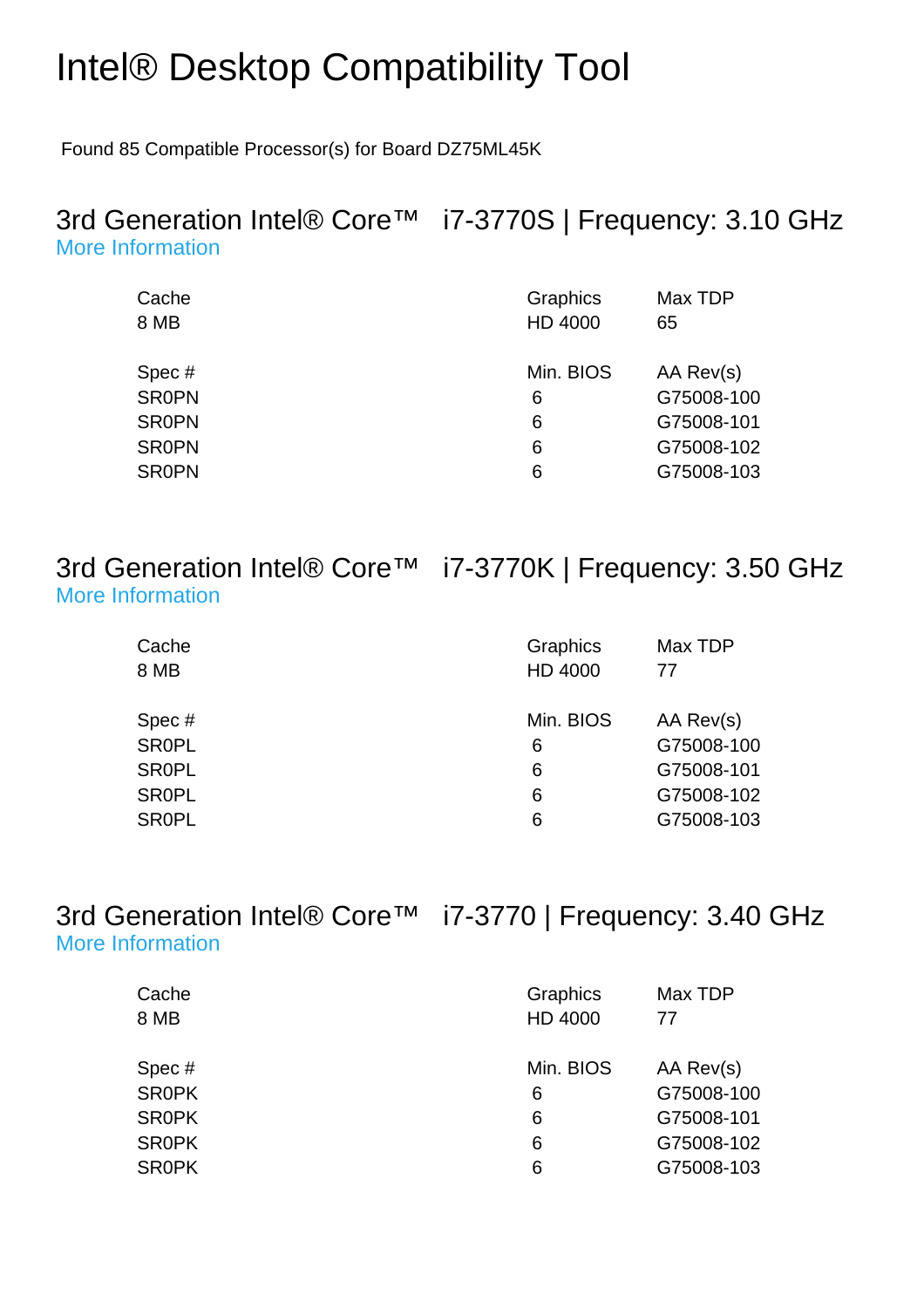2nd Generation Intel® Core<sup>™</sup> i7-2700K | Frequency: 3.50 GHz [More Information](http://ark.intel.com/Product.aspx?spec=SR0DG)

| Cache<br>8 MB | Graphics<br>HD 3000 | Max TDP<br>95 |
|---------------|---------------------|---------------|
| Spec#         | Min. BIOS           | AA Rev(s)     |
| <b>SRODG</b>  | 6                   | G75008-100    |
| <b>SRODG</b>  | 6                   | G75008-101    |
| <b>SRODG</b>  | 6                   | G75008-102    |
| <b>SRODG</b>  | 6                   | G75008-103    |
|               |                     |               |

## 2nd Generation Intel® Core™ i7-2600S | Frequency: 2.80 GHz [More Information](http://ark.intel.com/Product.aspx?spec=SR00E)

| Cache<br>8 MB | Graphics<br><b>HD 2000</b> | Max TDP<br>65 |
|---------------|----------------------------|---------------|
| Spec#         | Min. BIOS                  | AA Rev(s)     |
| SR00E         | 6                          | G75008-100    |
| SR00E         | 6                          | G75008-101    |
| SR00E         | 6                          | G75008-102    |
| SR00E         | 6                          | G75008-103    |

2nd Generation Intel® Core™ i7-2600K | Frequency: 3.40 GHz [More Information](http://ark.intel.com/Product.aspx?spec=SR00C)

| Cache              | Graphics  | Max TDP    |
|--------------------|-----------|------------|
| 8 MB               | HD 3000   | 95         |
|                    |           |            |
| Spec#              | Min. BIOS | AA Rev(s)  |
| SR00C              | 6         | G75008-100 |
| SR <sub>00</sub> C | 6         | G75008-101 |
| SR <sub>00</sub> C | 6         | G75008-102 |
| SR <sub>00</sub> C | 6         | G75008-103 |
|                    |           |            |

2nd Generation Intel® Core™ i7-2600 | Frequency: 3.40 GHz [More Information](http://ark.intel.com/Product.aspx?spec=SR00B)

| Cache | Graphics | Max TDP |
|-------|----------|---------|
| 8 MB  | HD 2000  | -95     |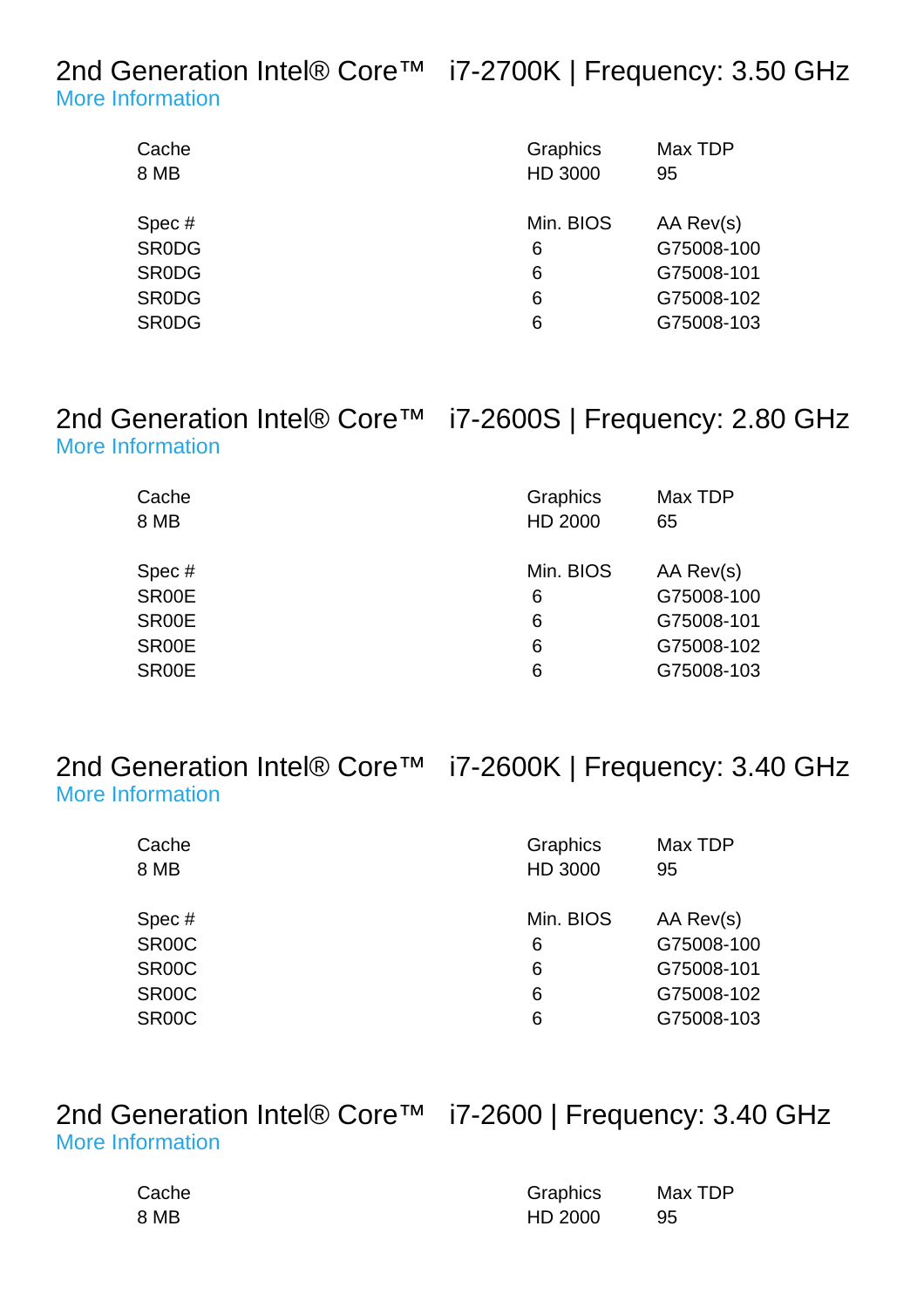| Min. BIOS | AA Rev(s)  |
|-----------|------------|
| 6         | G75008-100 |
| 6         | G75008-101 |
| 6         | G75008-102 |
| 6         | G75008-103 |
|           |            |

### 3rd Generation Intel® Core™ i5-3570S | Frequency: 3.10 GHz [More Information](http://ark.intel.com/Product.aspx?spec=SR0T9)

| Cache<br>6 MB | Graphics<br>HD 2500 | Max TDP<br>65 |
|---------------|---------------------|---------------|
| Spec#         | Min. BIOS           | AA Rev(s)     |
| SR0T9         | 6                   | G75008-100    |
| SR0T9         | 6                   | G75008-101    |
| SR0T9         | 6                   | G75008-102    |
| SR0T9         | 6                   | G75008-103    |
|               |                     |               |

## 3rd Generation Intel® Core™ i5-3570K | Frequency: 3.40 GHz [More Information](http://ark.intel.com/Product.aspx?spec=SR0PM)

| Cache        | Graphics  | Max TDP    |
|--------------|-----------|------------|
| 6 MB         | HD 4000   | 77         |
|              |           |            |
| Spec#        | Min. BIOS | AA Rev(s)  |
| <b>SR0PM</b> | 6         | G75008-100 |
| <b>SROPM</b> | 6         | G75008-101 |
| <b>SROPM</b> | 6         | G75008-102 |
| <b>SR0PM</b> | 6         | G75008-103 |

|                         | 3rd Generation Intel® Core™ i5-3570   Frequency: 3.40 GHz |
|-------------------------|-----------------------------------------------------------|
| <b>More Information</b> |                                                           |

| Cache | Graphics  | Max TDP    |
|-------|-----------|------------|
| 6 MB  | HD 2500   | 77         |
|       |           |            |
| Spec# | Min. BIOS | AA Rev(s)  |
| SR0T7 | 6         | G75008-100 |
| SR0T7 | 6         | G75008-101 |
| SR0T7 | 6         | G75008-102 |
| SR0T7 | 6         | G75008-103 |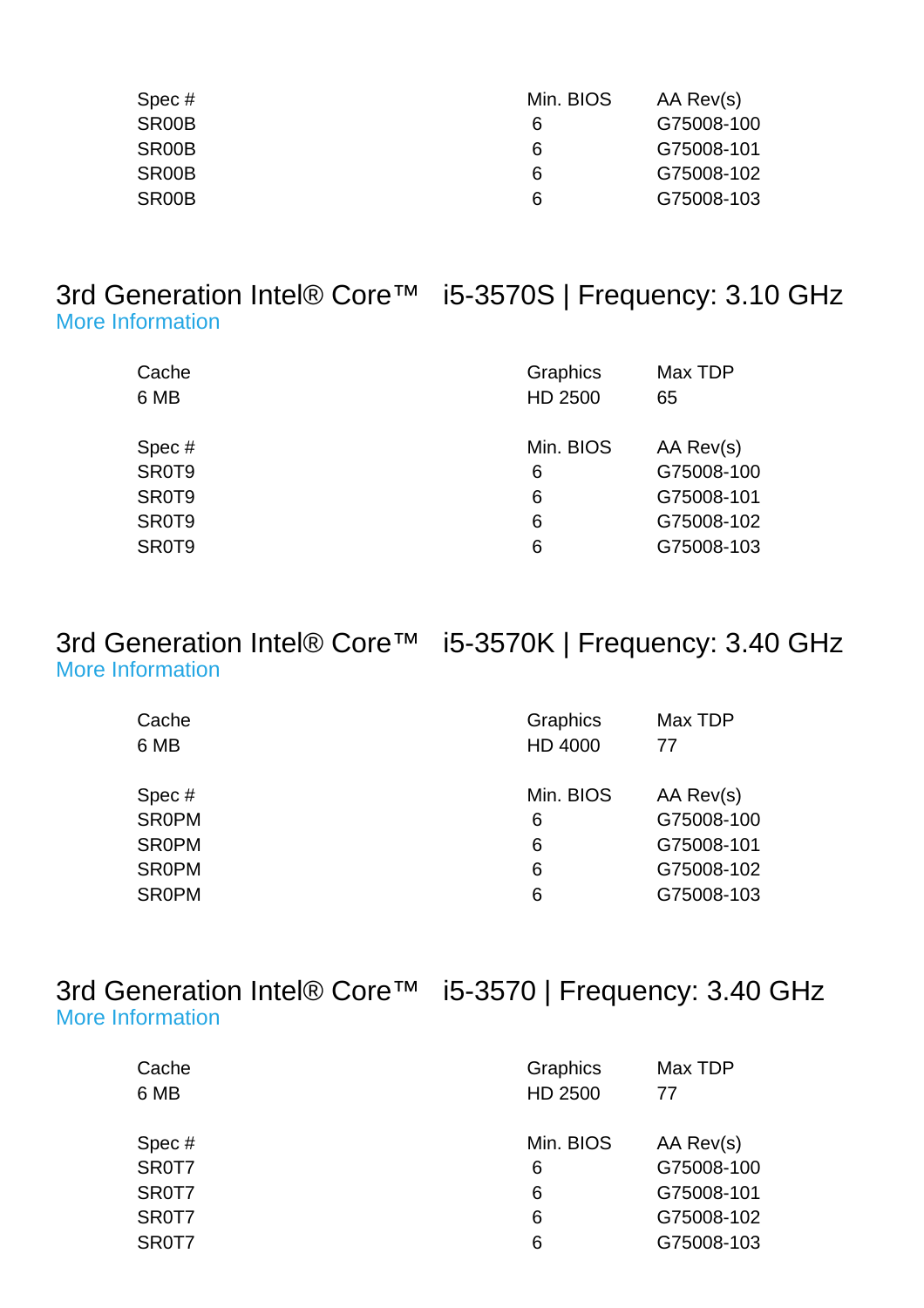3rd Generation Intel® Core™ i5-3550 | Frequency: 3.30 GHz [More Information](http://ark.intel.com/Product.aspx?spec=SR0P0)

| Cache<br>6 MB                  | Graphics<br>HD 2500 | Max TDP<br>77 |
|--------------------------------|---------------------|---------------|
| Spec#                          | Min. BIOS           | AA Rev(s)     |
| SR0P0                          | 6                   | G75008-100    |
| SR <sub>0</sub> P <sub>0</sub> | 6                   | G75008-101    |
| SR0P0                          | 6                   | G75008-102    |
| SR <sub>0</sub> P <sub>0</sub> | 6                   | G75008-103    |

## 3rd Generation Intel® Core™ i5-3470T | Frequency: 2.90 GHz [More Information](http://ark.intel.com/Product.aspx?spec=SR0RJ)

| Cache<br>3 MB | Graphics<br>HD 2500 | Max TDP<br>35 |
|---------------|---------------------|---------------|
| Spec#         | Min. BIOS           | AA Rev(s)     |
| <b>SRORJ</b>  | 6                   | G75008-100    |
| <b>SR0RJ</b>  | 6                   | G75008-101    |
| <b>SR0RJ</b>  | 6                   | G75008-102    |
| <b>SRORJ</b>  | 6                   | G75008-103    |

3rd Generation Intel® Core™ i5-3470S | Frequency: 2.90 GHz [More Information](http://ark.intel.com/Product.aspx?spec=SR0TA)

| Cache<br>6 MB | Graphics<br>HD 2500 | Max TDP<br>65 |
|---------------|---------------------|---------------|
| Spec#         | Min. BIOS           | AA Rev(s)     |
| <b>SR0TA</b>  | 6                   | G75008-100    |
| <b>SR0TA</b>  | 6                   | G75008-101    |
| <b>SR0TA</b>  | 6                   | G75008-102    |
| <b>SR0TA</b>  | 6                   | G75008-103    |
|               |                     |               |

3rd Generation Intel® Core™ i5-3470 | Frequency: 3.20 GHz [More Information](http://ark.intel.com/Product.aspx?spec=SR0T8)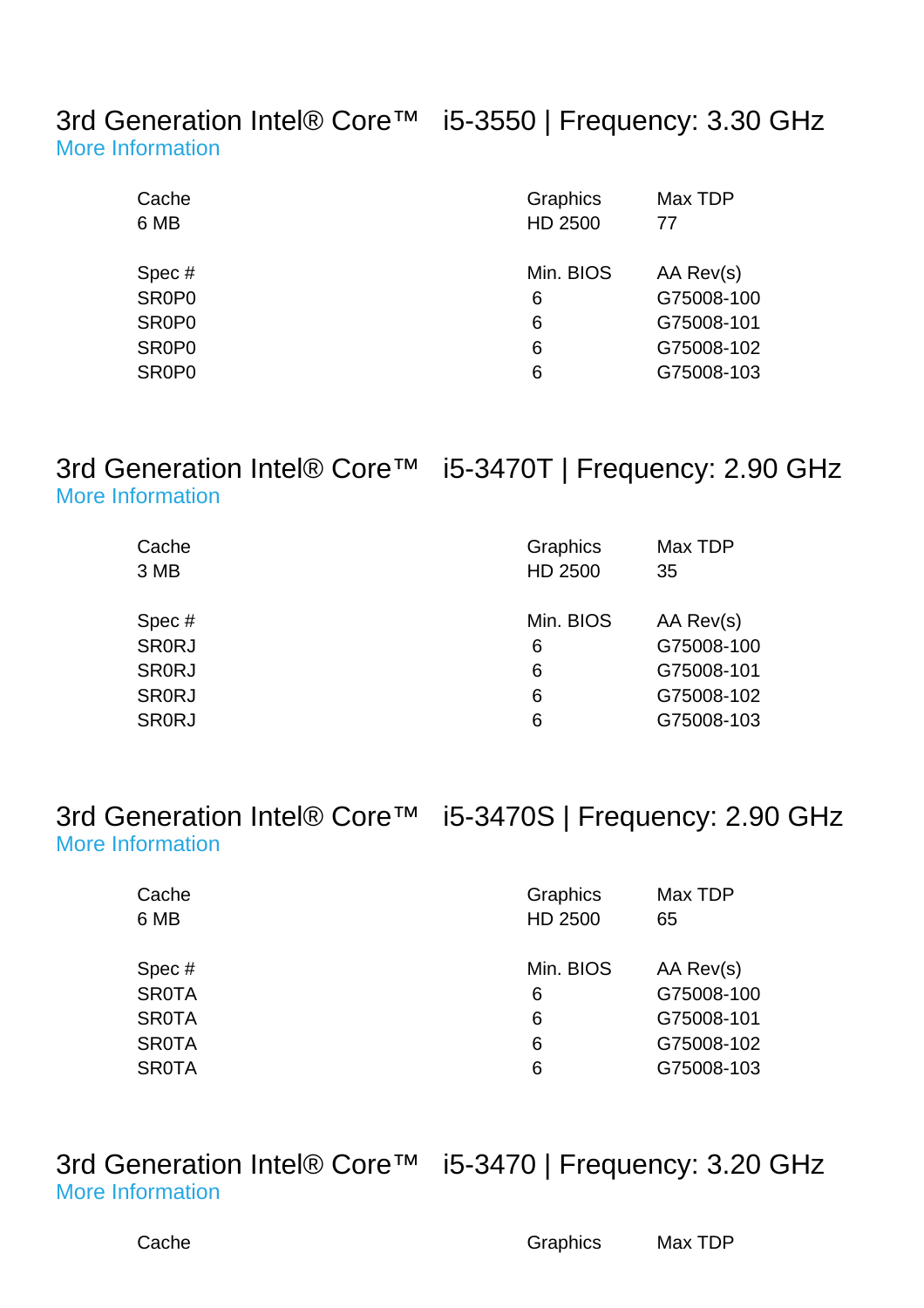| 6 MB  | HD 2500   | 77         |
|-------|-----------|------------|
| Spec# | Min. BIOS | AA Rev(s)  |
| SR0T8 | 6         | G75008-100 |
| SR0T8 | 6         | G75008-101 |
| SR0T8 | 6         | G75008-102 |
| SR0T8 | 6         | G75008-103 |
|       |           |            |

#### 3rd Generation Intel® Core™ i5-3450S | Frequency: 2.80 GHz [More Information](http://ark.intel.com/Product.aspx?spec=SR0P2)

| Cache<br>6 MB | Graphics<br>HD 2500 | Max TDP<br>65 |
|---------------|---------------------|---------------|
| Spec #        | Min. BIOS           | AA Rev(s)     |
| SR0P2         | 6                   | G75008-100    |
| SR0P2         | 6                   | G75008-101    |
| SR0P2         | 6                   | G75008-102    |
| SR0P2         | 6                   | G75008-103    |
|               |                     |               |

#### 3rd Generation Intel® Core™ i5-3450 | Frequency: 3.10 GHz [More Information](http://ark.intel.com/Product.aspx?spec=SR0PF)

| Cache        | Graphics  | Max TDP    |
|--------------|-----------|------------|
| 6 MB         | HD 2500   | 77         |
|              |           |            |
| Spec#        | Min. BIOS | AA Rev(s)  |
| <b>SROPF</b> | 6         | G75008-100 |
| <b>SROPF</b> | 6         | G75008-101 |
| <b>SROPF</b> | 6         | G75008-102 |
| <b>SROPF</b> | 6         | G75008-103 |

| 3rd Generation Intel® Core™ i5-3350P   Frequency: 3.10 GHz |  |
|------------------------------------------------------------|--|
| More Information                                           |  |

| Cache<br>6 MB | Graphics<br><b>No</b> | Max TDP<br>77 |
|---------------|-----------------------|---------------|
| Spec#         | Min. BIOS             | AA Rev(s)     |
| <b>SROWS</b>  | 6                     | G75008-100    |
| <b>SROWS</b>  | 6                     | G75008-101    |
| <b>SROWS</b>  | 6                     | G75008-102    |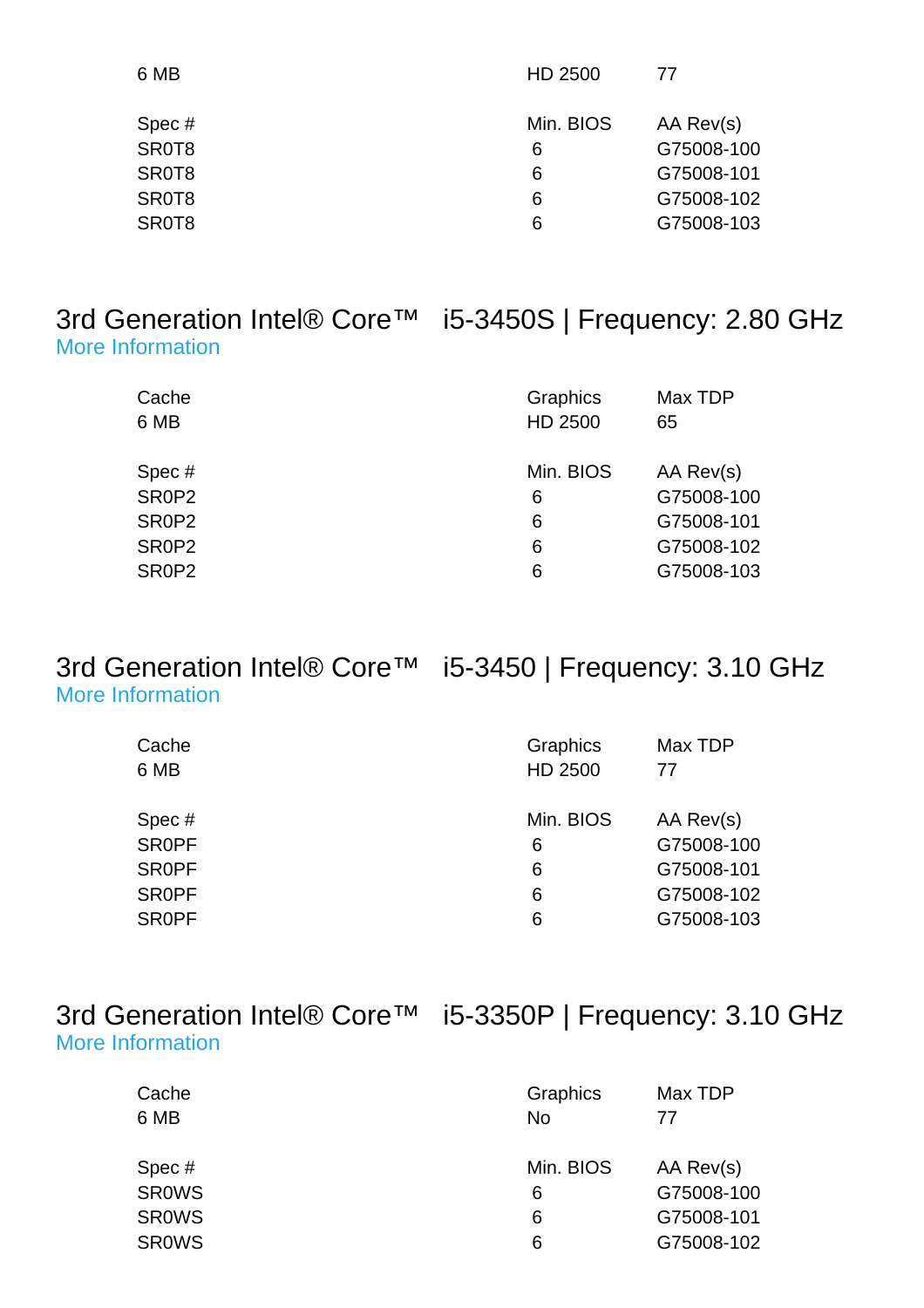#### SR0WS [6](http://downloadcenter.intel.com/Product_Filter.aspx?ProductID=3557) G75008-103 Add-in graphics card required

| 3rd Generation Intel® Core <sup>™</sup> i5-3340S   Frequency: 2.80 GHz<br><b>More Information</b> |                 |         |  |
|---------------------------------------------------------------------------------------------------|-----------------|---------|--|
| Cache                                                                                             | <b>Graphics</b> | Max TDP |  |

| Min. BIOS<br>AA Rev(s)<br>Spec#<br><b>SR0YH</b><br>G75008-100<br>G75008-101<br><b>SR0YH</b><br><b>SR0YH</b><br>G75008-102 | 6 MB         | HD 2500 | 65         |
|---------------------------------------------------------------------------------------------------------------------------|--------------|---------|------------|
|                                                                                                                           | <b>SR0YH</b> |         | G75008-103 |

3rd Generation Intel® Core™ i5-3340 | Frequency: 3.10 GHz [More Information](http://ark.intel.com/Product.aspx?spec=SR0YZ)

| Graphics<br>HD 2500 | Max TDP<br>77                                                     |
|---------------------|-------------------------------------------------------------------|
| Min. BIOS           | AA Rev(s)<br>G75008-100<br>G75008-101<br>G75008-102<br>G75008-103 |
|                     |                                                                   |

3rd Generation Intel® Core™ i5-3330 | Frequency: 3.00 GHz [More Information](http://ark.intel.com/Product.aspx?spec=SR0RQ)

| Cache<br>6 MB | Graphics<br>HD 2500 | Max TDP<br>77 |
|---------------|---------------------|---------------|
| Spec#         | Min. BIOS           | AA Rev(s)     |
| <b>SR0RQ</b>  | 6                   | G75008-100    |
| <b>SR0RQ</b>  | 6                   | G75008-101    |
| <b>SR0RQ</b>  | 6                   | G75008-102    |
| <b>SR0RQ</b>  | 6                   | G75008-103    |

2nd Generation Intel® Core™ i5-2550K | Frequency: 3.40 GHz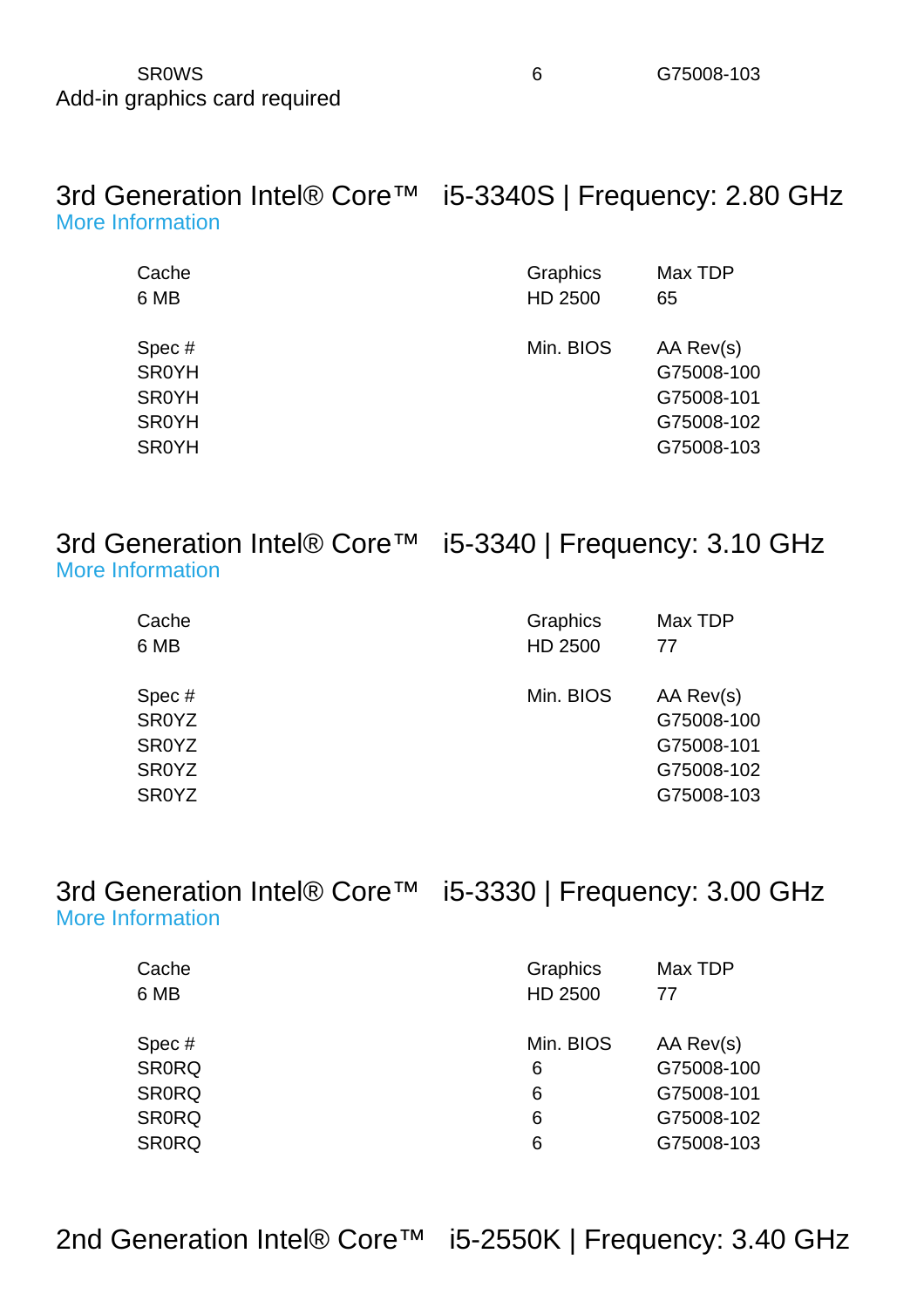#### [More Information](http://ark.intel.com/Product.aspx?spec=SR0QH)

| Cache                         | Graphics  | Max TDP    |
|-------------------------------|-----------|------------|
| 6 MB                          | <b>No</b> | 95         |
| Spec#                         | Min. BIOS | AA Rev(s)  |
| <b>SR0QH</b>                  | 6         | G75008-100 |
| <b>SR0QH</b>                  | 6         | G75008-101 |
| <b>SR0QH</b>                  | 6         | G75008-102 |
| <b>SR0QH</b>                  | 6         | G75008-103 |
| Add-in graphics card required |           |            |

## 2nd Generation Intel® Core™ i5-2500S | Frequency: 2.70 GHz [More Information](http://ark.intel.com/Product.aspx?spec=SR009)

| Cache<br>6 MB | Graphics<br>HD 2000 | Max TDP<br>65 |
|---------------|---------------------|---------------|
| Spec#         | Min. BIOS           | AA Rev(s)     |
| <b>SR009</b>  | 6                   | G75008-100    |
| <b>SR009</b>  | 6                   | G75008-101    |
| <b>SR009</b>  | 6                   | G75008-102    |
| <b>SR009</b>  | 6                   | G75008-103    |

2nd Generation Intel® Core™ i5-2500K | Frequency: 3.30 GHz [More Information](http://ark.intel.com/Product.aspx?spec=SR008)

| Cache        | Graphics  | Max TDP    |
|--------------|-----------|------------|
| 6 MB         | HD 3000   | 95         |
|              |           |            |
| Spec #       | Min. BIOS | AA Rev(s)  |
| <b>SR008</b> | 6         | G75008-100 |
| <b>SR008</b> | 6         | G75008-101 |
| <b>SR008</b> | 6         | G75008-102 |
| <b>SR008</b> | 6         | G75008-103 |
|              |           |            |

## 2nd Generation Intel® Core™ i5-2500 | Frequency: 3.30 GHz [More Information](http://ark.intel.com/Product.aspx?spec=SR00T)

| Cache | Graphics | Max TDP |
|-------|----------|---------|
| 6 MB  | HD 2000  | -95     |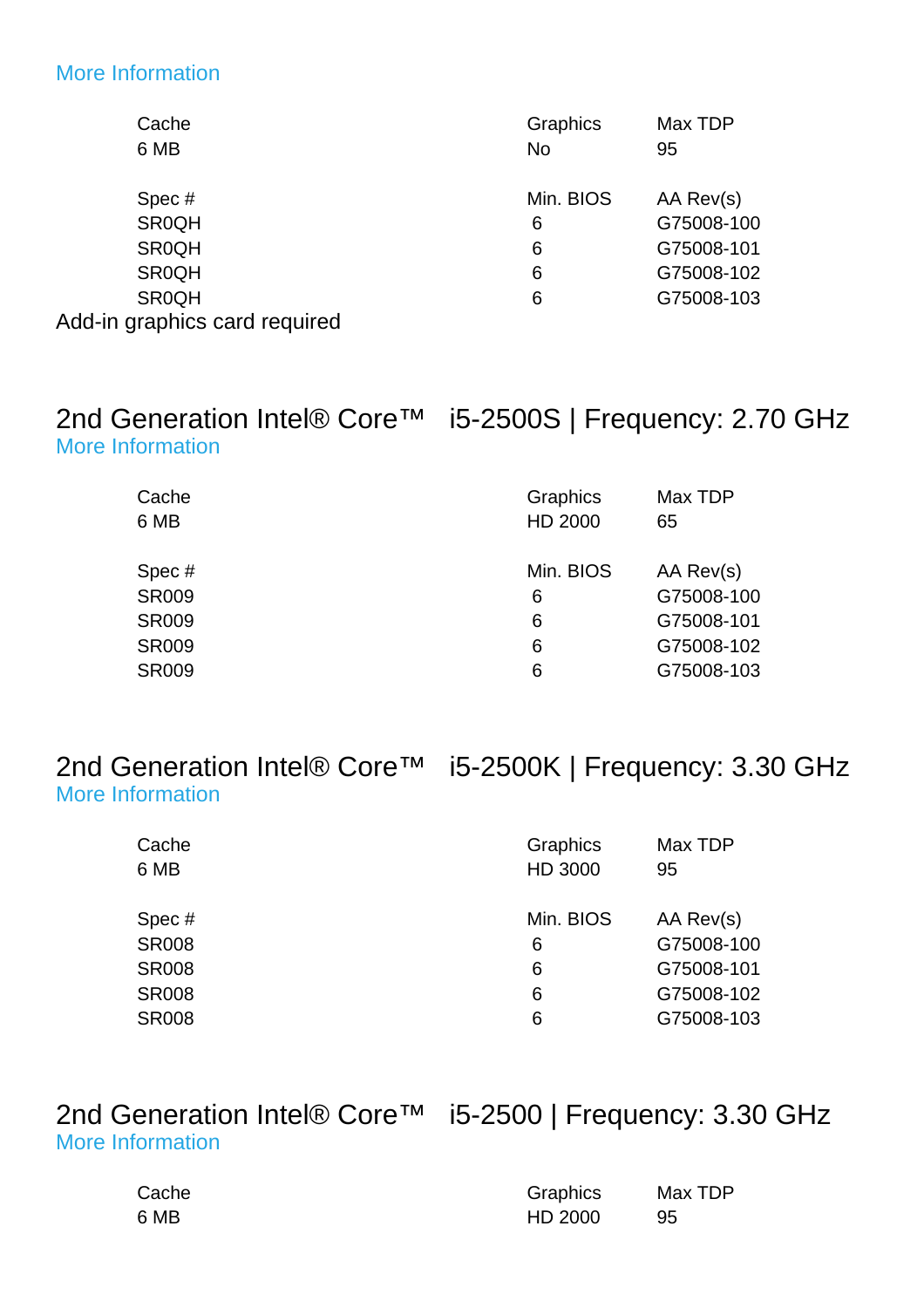| Spec#              | Min. BIOS | AA Rev(s)  |
|--------------------|-----------|------------|
| SR00T              | 6         | G75008-100 |
| SR <sub>00</sub> T | 6         | G75008-101 |
| SR00T              | 6         | G75008-102 |
| SR <sub>00</sub> T | 6         | G75008-103 |

#### 2nd Generation Intel® Core™ i5-2450P | Frequency: 3.20 GHz [More Information](http://ark.intel.com/Product.aspx?spec=SR0G1)

| Cache<br>6 MB                  | Graphics<br><b>No</b> | Max TDP<br>95 |
|--------------------------------|-----------------------|---------------|
| Spec#                          | Min. BIOS             | AA Rev(s)     |
| SR <sub>0</sub> G <sub>1</sub> | 6                     | G75008-100    |
| SR <sub>0</sub> G <sub>1</sub> | 6                     | G75008-101    |
| SR <sub>0</sub> G <sub>1</sub> | 6                     | G75008-102    |
| SR <sub>0</sub> G <sub>1</sub> | 6                     | G75008-103    |
| Add-in graphics card required  |                       |               |

## 2nd Generation Intel® Core™ i5-2405S | Frequency: 2.50 GHz [More Information](http://ark.intel.com/Product.aspx?spec=SR0BB)

| Cache        | Graphics  | Max TDP    |
|--------------|-----------|------------|
| 6 MB         | HD 3000   | 65         |
|              |           |            |
| Spec#        | Min. BIOS | AA Rev(s)  |
| <b>SR0BB</b> | 6         | G75008-100 |
| <b>SR0BB</b> | 6         | G75008-101 |
| <b>SR0BB</b> | 6         | G75008-102 |
| <b>SR0BB</b> | 6         | G75008-103 |

| 2nd Generation Intel® Core™ |  |
|-----------------------------|--|
| <b>More Information</b>     |  |

## 15-2400S | Frequency: 2.50 GHz

| Cache<br>6 MB | Graphics<br>HD 2000 | Max TDP<br>65 |
|---------------|---------------------|---------------|
| Spec#         | Min. BIOS           | AA Rev(s)     |
| <b>SR00S</b>  | 6                   | G75008-100    |
| <b>SR00S</b>  | 6                   | G75008-101    |
| <b>SR00S</b>  | 6                   | G75008-102    |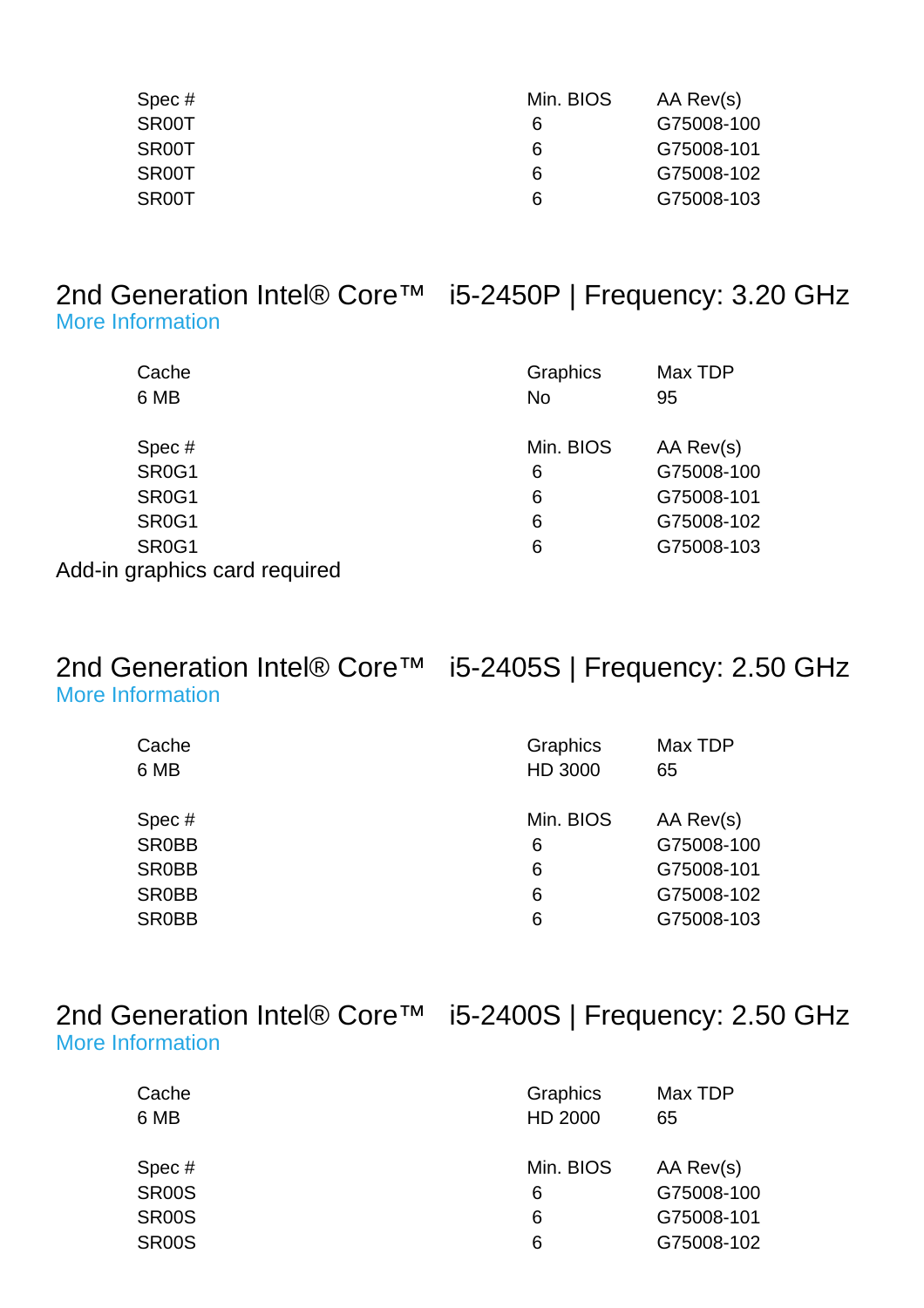2nd Generation Intel® Core™ i5-2400 | Frequency: 3.10 GHz [More Information](http://ark.intel.com/Product.aspx?spec=SR00Q)

| Graphics  | Max TDP    |
|-----------|------------|
| HD 2000   | 95         |
|           |            |
| Min. BIOS | AA Rev(s)  |
| 6         | G75008-100 |
| 6         | G75008-101 |
| 6         | G75008-102 |
| 6         | G75008-103 |
|           |            |

## 2nd Generation Intel® Core<sup>™</sup> i5-2380P | Frequency: 3.10 GHz [More Information](http://ark.intel.com/Product.aspx?spec=SR0G2)

| Cache                          | Graphics  | Max TDP    |
|--------------------------------|-----------|------------|
| 6 MB                           | <b>No</b> | 95         |
| Spec#                          | Min. BIOS | AA Rev(s)  |
| SR <sub>0</sub> G <sub>2</sub> | 6         | G75008-100 |
| SR <sub>0</sub> G <sub>2</sub> | 6         | G75008-101 |
| SR <sub>0</sub> G <sub>2</sub> | 6         | G75008-102 |
| SR <sub>0</sub> G <sub>2</sub> | 6         | G75008-103 |
| Add-in graphics card required  |           |            |

#### 2nd Generation Intel® Core™ i5-2320 | Frequency: 3.00 GHz [More Information](http://ark.intel.com/Product.aspx?spec=SR02L)

| Cache<br>6 MB | Graphics<br>HD 2000 | Max TDP<br>95 |
|---------------|---------------------|---------------|
| Spec#         | Min. BIOS           | AA Rev(s)     |
| SR02L         | 6                   | G75008-100    |
| SR02L         | 6                   | G75008-101    |
| SR02L         | 6                   | G75008-102    |
| SR02L         | 6                   | G75008-103    |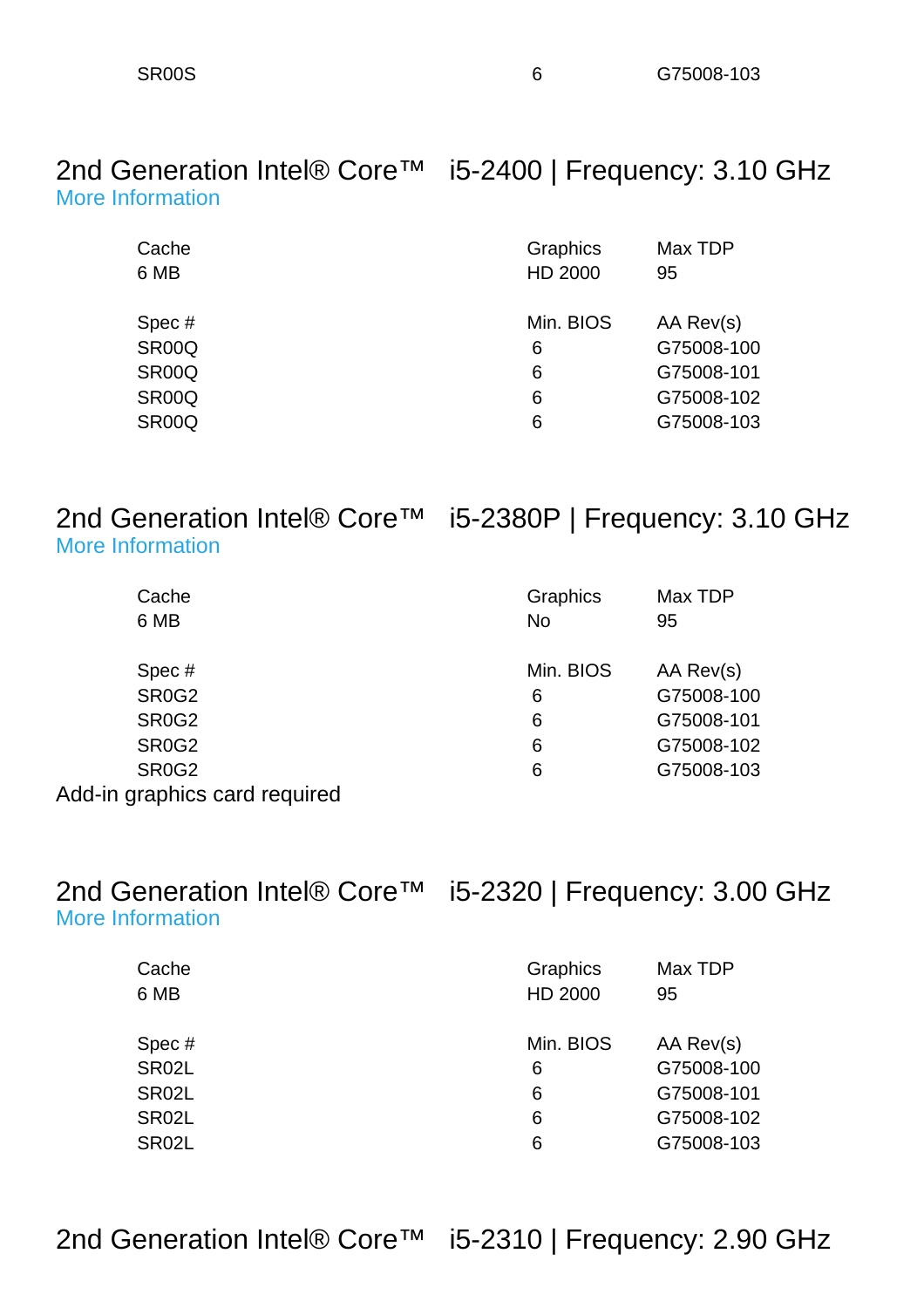#### [More Information](http://ark.intel.com/Product.aspx?spec=SR02K)

| Cache | Graphics  | Max TDP    |
|-------|-----------|------------|
| 6 MB  | HD 2000   | 95         |
|       |           |            |
| Spec# | Min. BIOS | AA Rev(s)  |
| SR02K | 6         | G75008-100 |
| SR02K | 6         | G75008-101 |
| SR02K | 6         | G75008-102 |
| SR02K | 6         | G75008-103 |
|       |           |            |

## 2nd Generation Intel® Core™ i5-2300 | Frequency: 2.80 GHz [More Information](http://ark.intel.com/Product.aspx?spec=SR00D)

| Cache<br>6 MB | Graphics<br>HD 2000 | Max TDP<br>95 |
|---------------|---------------------|---------------|
| Spec#         | Min. BIOS           | AA Rev(s)     |
| SR00D         | 6                   | G75008-100    |
| SR00D         | 6                   | G75008-101    |
| SR00D         | 6                   | G75008-102    |
| SR00D         | 6                   | G75008-103    |

#### 3rd Generation Intel® Core™ i3-3250 | Frequency: 3.50 GHz [More Information](http://ark.intel.com/Product.aspx?spec=SR0YX)

| Cache<br>3 MB | Graphics<br>HD 2500 | Max TDP<br>55 |
|---------------|---------------------|---------------|
| Spec #        | Min. BIOS           | AA Rev(s)     |
| <b>SR0YX</b>  | 6                   | G75008-100    |
| <b>SR0YX</b>  | 6                   | G75008-101    |
| <b>SR0YX</b>  | 6                   | G75008-102    |
| <b>SR0YX</b>  | 6                   | G75008-103    |

## 3rd Generation Intel® Core™ i3-3245 | Frequency: 3.40 GHz [More Information](http://ark.intel.com/Product.aspx?spec=SR0YL)

| Cache | Graphics  | Max TDP   |
|-------|-----------|-----------|
| 3 MB  | HD 4000   | 55        |
| Spec# | Min. BIOS | AA Rev(s) |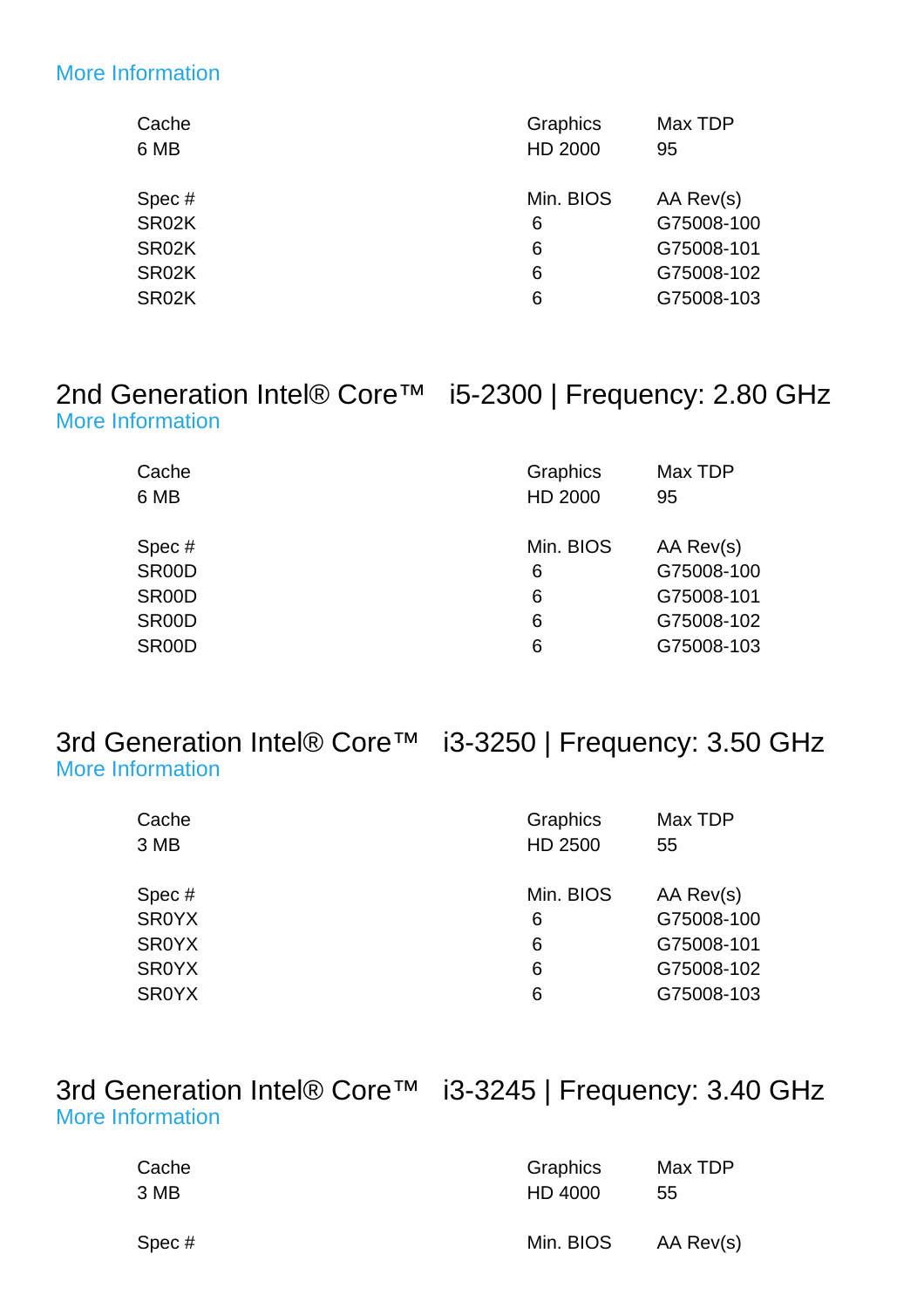| SR0YL | ĥ | G75008-100 |
|-------|---|------------|
| SR0YL | ĥ | G75008-101 |
| SR0YL | ĥ | G75008-102 |
| SR0YL | 6 | G75008-103 |

## 3rd Generation Intel® Core™ i3-3240 | Frequency: 3.40 GHz [More Information](http://ark.intel.com/Product.aspx?spec=SR0RH)

| Cache<br>3 MB | Graphics<br>HD 2500 | Max TDP<br>55 |
|---------------|---------------------|---------------|
| Spec#         | Min. BIOS           | AA Rev(s)     |
| <b>SR0RH</b>  | 6                   | G75008-100    |
| <b>SRORH</b>  | 6                   | G75008-101    |
| <b>SR0RH</b>  | 6                   | G75008-102    |
| <b>SR0RH</b>  | 6                   | G75008-103    |

|                         | 3rd Generation Intel® Core <sup>™</sup> i3-3225   Frequency: 3.30 GHz |
|-------------------------|-----------------------------------------------------------------------|
| <b>More Information</b> |                                                                       |

| Cache<br>3 MB | Graphics<br>HD 4000 | Max TDP<br>55 |
|---------------|---------------------|---------------|
| Spec#         | Min. BIOS           | AA Rev(s)     |
| <b>SRORF</b>  | 6                   | G75008-100    |
| <b>SR0RF</b>  | 6                   | G75008-101    |
| <b>SRORF</b>  | 6                   | G75008-102    |
| <b>SRORF</b>  | 6                   | G75008-103    |
|               |                     |               |

3rd Generation Intel® Core™ i3-3220T | Frequency: 2.80 GHz [More Information](http://ark.intel.com/Product.aspx?spec=SR0RE)

| Cache<br>3 MB | Graphics<br>HD 2500 | Max TDP<br>35 |
|---------------|---------------------|---------------|
| Spec#         | Min. BIOS           | AA Rev(s)     |
| <b>SRORE</b>  | 6                   | G75008-100    |
| <b>SRORE</b>  | 6                   | G75008-101    |
| <b>SRORE</b>  | 6                   | G75008-102    |
| <b>SRORE</b>  | 6                   | G75008-103    |
|               |                     |               |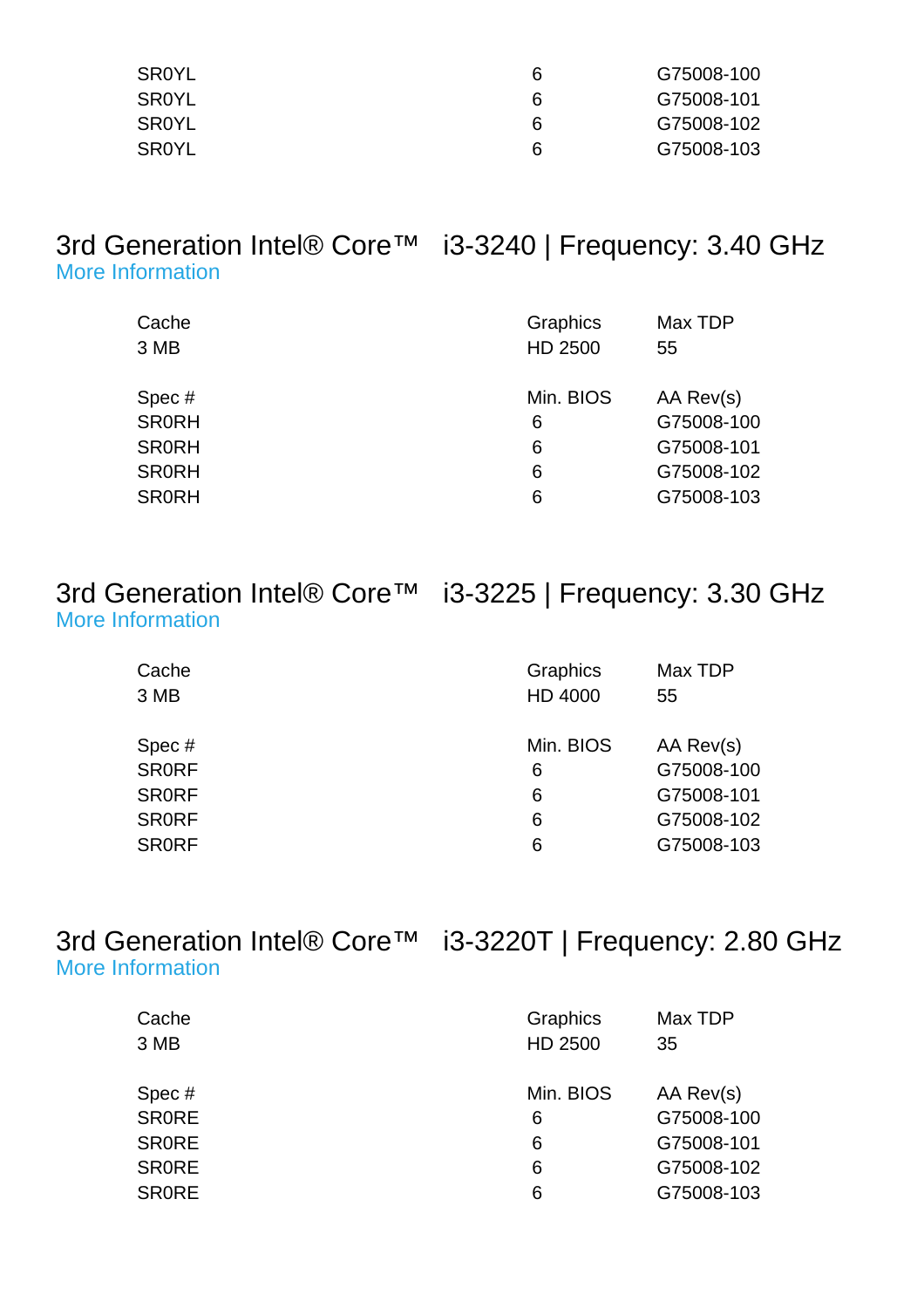3rd Generation Intel® Core™ i3-3220 | Frequency: 3.30 GHz [More Information](http://ark.intel.com/Product.aspx?spec=SR0RG)

| Cache<br>3 MB | Graphics<br>HD 2500 | Max TDP<br>55 |
|---------------|---------------------|---------------|
| Spec#         | Min. BIOS           | AA Rev(s)     |
| <b>SR0RG</b>  | 6                   | G75008-100    |
| <b>SR0RG</b>  | 6                   | G75008-101    |
| <b>SR0RG</b>  | 6                   | G75008-102    |
| <b>SR0RG</b>  | 6                   | G75008-103    |
|               |                     |               |

#### 3rd Generation Intel® Core™ i3-3210 | Frequency: 3.20 GHz [More Information](http://ark.intel.com/Product.aspx?spec=SR0YY)

| Cache<br>3 MB | Graphics<br>HD 2500 | Max TDP<br>55 |
|---------------|---------------------|---------------|
| Spec#         | Min. BIOS           | AA Rev(s)     |
| <b>SR0YY</b>  | 6                   | G75008-100    |
| <b>SR0YY</b>  | 6                   | G75008-101    |
| <b>SR0YY</b>  | 6                   | G75008-102    |
| <b>SR0YY</b>  | 6                   | G75008-103    |

2nd Generation Intel® Core™ i3-2130 | Frequency: 3.40 GHz [More Information](http://ark.intel.com/Product.aspx?spec=SR05W)

| Cache<br>3 MB | Graphics<br>HD 2000 | Max TDP<br>65 |
|---------------|---------------------|---------------|
| Spec #        | Min. BIOS           | AA Rev(s)     |
| SR05W         | 6                   | G75008-100    |
| SR05W         | 6                   | G75008-101    |
| SR05W         | 6                   | G75008-102    |
| SR05W         | 6                   | G75008-103    |
|               |                     |               |

### 2nd Generation Intel® Core<sup>™</sup> i3-2125 | Frequency: 3.30 GHz [More Information](http://ark.intel.com/Product.aspx?spec=SR0AY)

| Cache | Graphics | Max TDP |
|-------|----------|---------|
| 3 MB  | HD 3000  | 65      |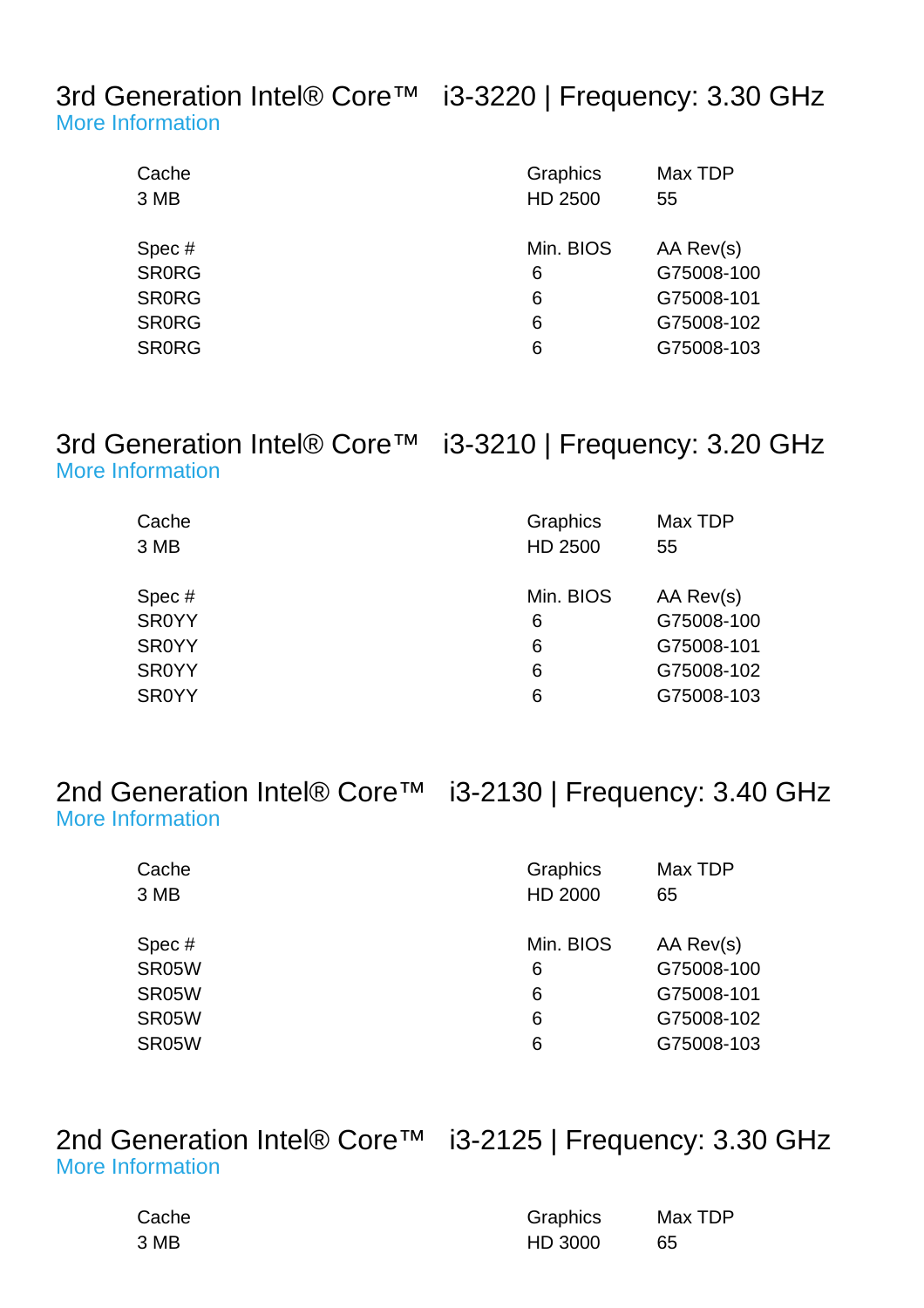| Spec#        | Min. BIOS | AA Rev(s)  |
|--------------|-----------|------------|
| <b>SR0AY</b> | 6         | G75008-100 |
| <b>SR0AY</b> | 6         | G75008-101 |
| <b>SR0AY</b> | 6         | G75008-102 |
| <b>SR0AY</b> | 6         | G75008-103 |

#### 2nd Generation Intel® Core™ i3-2120T | Frequency: 2.60 GHz [More Information](http://ark.intel.com/Product.aspx?spec=SR060)

| Cache        | Graphics  | Max TDP    |
|--------------|-----------|------------|
| 3 MB         | HD 2000   | 35         |
| Spec#        | Min. BIOS | AA Rev(s)  |
| <b>SR060</b> | 6         | G75008-100 |
| <b>SR060</b> | 6         | G75008-101 |
| <b>SR060</b> | 6         | G75008-102 |
| <b>SR060</b> | 6         | G75008-103 |

## 2nd Generation Intel® Core™ i3-2120 | Frequency: 3.30 GHz [More Information](http://ark.intel.com/Product.aspx?spec=SR05Y)

| Cache              | Graphics  | Max TDP    |
|--------------------|-----------|------------|
| 3 MB               | HD 2000   | 65         |
|                    |           |            |
| Spec#              | Min. BIOS | AA Rev(s)  |
| SR05Y              | 6         | G75008-100 |
| SR <sub>05</sub> Y | 6         | G75008-101 |
| SR <sub>05</sub> Y | 6         | G75008-102 |
| SR05Y              | 6         | G75008-103 |

|                  | 2nd Generation Intel® Core™ i3-2105   Frequency: 3.10 GHz |
|------------------|-----------------------------------------------------------|
| More Information |                                                           |

| Cache        | Graphics  | Max TDP    |
|--------------|-----------|------------|
| 3 MB         | HD 3000   | 65         |
|              |           |            |
| Spec#        | Min. BIOS | AA Rev(s)  |
| <b>SR0BA</b> | 6         | G75008-100 |
| <b>SR0BA</b> | 6         | G75008-101 |
| <b>SR0BA</b> | 6         | G75008-102 |
| <b>SR0BA</b> | 6         | G75008-103 |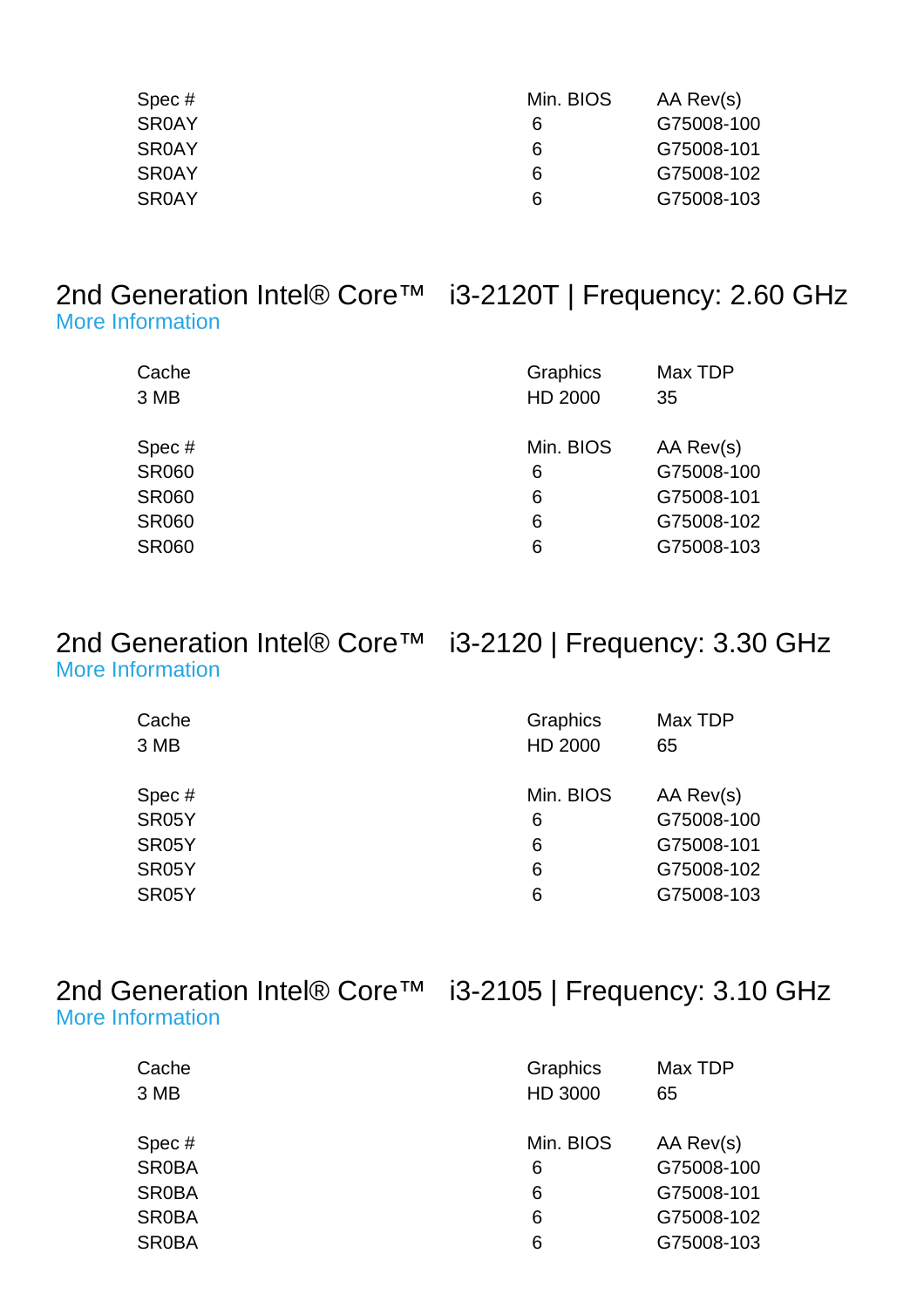#### 2nd Generation Intel® Core™ i3-2100T | Frequency: 2.50 GHz [More Information](http://ark.intel.com/Product.aspx?spec=SR05Z)

| Cache              | Graphics  | Max TDP    |
|--------------------|-----------|------------|
| 3 MB               | HD 2000   | 35         |
|                    |           |            |
| Spec#              | Min. BIOS | AA Rev(s)  |
| <b>SR05Z</b>       | 6         | G75008-100 |
| <b>SR05Z</b>       | 6         | G75008-101 |
| SR05Z              | 6         | G75008-102 |
| SR <sub>05</sub> Z | 6         | G75008-103 |

# [More Information](http://ark.intel.com/Product.aspx?spec=SR05C)

2nd Generation Intel® Core™ i3-2100 | Frequency: 3.10 GHz

| <b>More Information</b> |  |  |
|-------------------------|--|--|
|                         |  |  |
|                         |  |  |

| Cache        | Graphics  | Max TDP    |
|--------------|-----------|------------|
| 3 MB         | HD 2000   | 65         |
|              |           |            |
| Spec#        | Min. BIOS | AA Rev(s)  |
| <b>SR05C</b> | 6         | G75008-100 |
| <b>SR05C</b> | 6         | G75008-101 |
| <b>SR05C</b> | 6         | G75008-102 |
| <b>SR05C</b> | 6         | G75008-103 |

### Intel® Pentium® G870 | Frequency: 3.10 GHz [More Information](http://ark.intel.com/Product.aspx?spec=SR057)

| Cache                                                                 | Graphics           | Max TDP                                                           |
|-----------------------------------------------------------------------|--------------------|-------------------------------------------------------------------|
| 3 MB                                                                  | <b>HD Graphics</b> | 65                                                                |
| Spec#<br><b>SR057</b><br><b>SR057</b><br><b>SR057</b><br><b>SR057</b> | Min. BIOS          | AA Rev(s)<br>G75008-100<br>G75008-101<br>G75008-102<br>G75008-103 |

#### Intel® Pentium® G860T | Frequency: 2.60 GHz [More Information](http://ark.intel.com/Product.aspx?spec=SR0MF)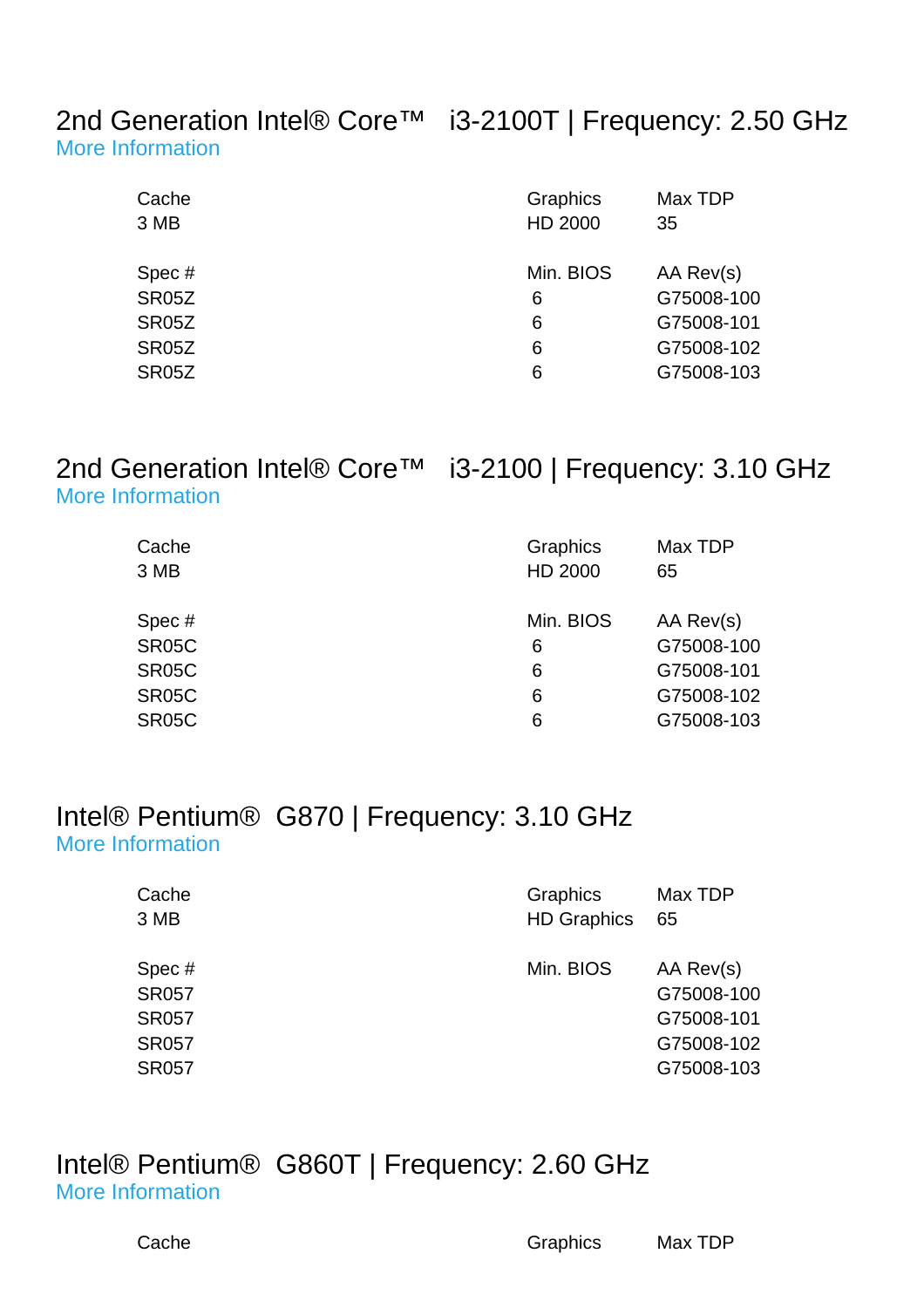| 3 MB                                                                  | HD Graphics 35 |                                                                   |
|-----------------------------------------------------------------------|----------------|-------------------------------------------------------------------|
| Spec#<br><b>SROMF</b><br><b>SROMF</b><br><b>SROMF</b><br><b>SROMF</b> | Min. BIOS      | AA Rev(s)<br>G75008-100<br>G75008-101<br>G75008-102<br>G75008-103 |
|                                                                       |                |                                                                   |

#### Intel® Pentium® G860 | Frequency: 3.00 GHz [More Information](http://ark.intel.com/Product.aspx?spec=SR058)

| Graphics<br><b>HD Graphics</b> | Max TDP<br>65 |
|--------------------------------|---------------|
| Min. BIOS                      | AA Rev(s)     |
| 6                              | G75008-100    |
| 6                              | G75008-101    |
| 6                              | G75008-102    |
| 6                              | G75008-103    |
|                                |               |

### Intel® Pentium® G850 | Frequency: 2.90 GHz [More Information](http://ark.intel.com/Product.aspx?spec=SR05Q)

| Cache              | Graphics           | Max TDP    |
|--------------------|--------------------|------------|
| 3 MB               | <b>HD Graphics</b> | 65         |
|                    |                    |            |
| Spec#              | Min. BIOS          | AA Rev(s)  |
| SR05Q              | 6                  | G75008-100 |
| SR <sub>05</sub> Q | 6                  | G75008-101 |
| SR05Q              | 6                  | G75008-102 |
| SR05Q              | 6                  | G75008-103 |

## Intel® Pentium® G840 | Frequency: 2.80 GHz [More Information](http://ark.intel.com/Product.aspx?spec=SR05P)

| Cache<br>3 MB      | <b>Graphics</b><br><b>HD Graphics</b> | Max TDP<br>65 |
|--------------------|---------------------------------------|---------------|
| Spec#              | Min. BIOS                             | AA Rev(s)     |
| SR05P              | 6                                     | G75008-100    |
| SR <sub>05</sub> P | 6                                     | G75008-101    |
| SR <sub>05</sub> P | 6                                     | G75008-102    |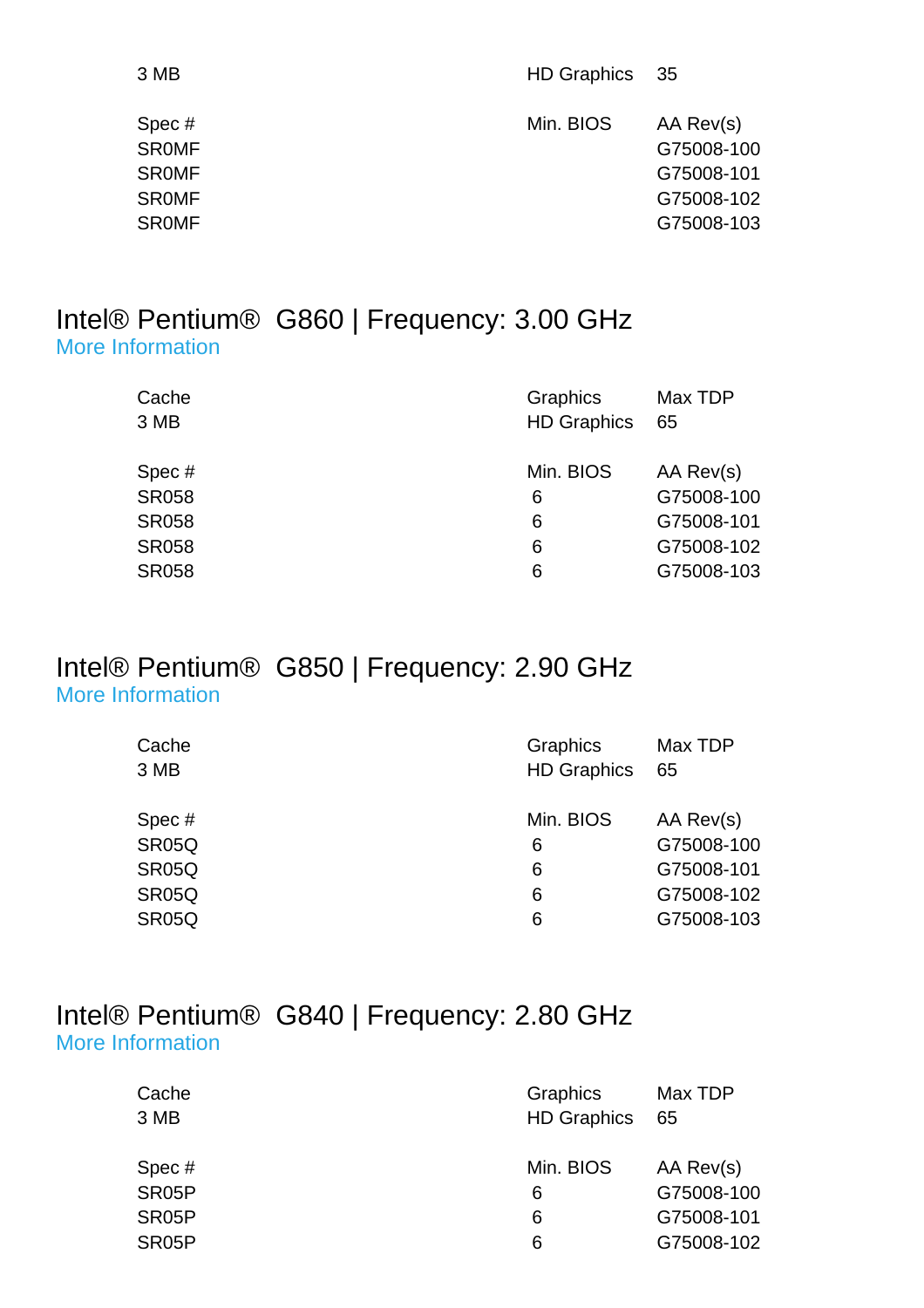#### Intel® Pentium® G645 | Frequency: 2.90 GHz [More Information](http://ark.intel.com/Product.aspx?spec=SR0RS)

| Cache        | Graphics           | Max TDP    |
|--------------|--------------------|------------|
| 3 MB         | <b>HD Graphics</b> | 65         |
|              |                    |            |
| Spec#        | Min. BIOS          | AA Rev(s)  |
| <b>SRORS</b> | 6                  | G75008-100 |
| <b>SRORS</b> | 6                  | G75008-101 |
| <b>SRORS</b> | 6                  | G75008-102 |
| <b>SRORS</b> |                    | G75008-103 |

## Intel® Pentium® G640T | Frequency: 2.40 GHz [More Information](http://ark.intel.com/Product.aspx?spec=SR066)

| Cache<br>3 MB | Graphics<br><b>HD Graphics</b> | Max TDP<br>-35 |
|---------------|--------------------------------|----------------|
| Spec#         | Min. BIOS                      | AA Rev(s)      |
| <b>SR066</b>  |                                | G75008-100     |
| <b>SR066</b>  |                                | G75008-101     |
| <b>SR066</b>  |                                | G75008-102     |
| <b>SR066</b>  |                                | G75008-103     |

## Intel® Pentium® G640 | Frequency: 2.80 GHz [More Information](http://ark.intel.com/Product.aspx?spec=SR059)

| Cache                                                                 | <b>Graphics</b>    | Max TDP                                                           |
|-----------------------------------------------------------------------|--------------------|-------------------------------------------------------------------|
| 3 MB                                                                  | <b>HD Graphics</b> | 65                                                                |
| Spec#<br><b>SR059</b><br><b>SR059</b><br><b>SR059</b><br><b>SR059</b> | Min. BIOS          | AA Rev(s)<br>G75008-100<br>G75008-101<br>G75008-102<br>G75008-103 |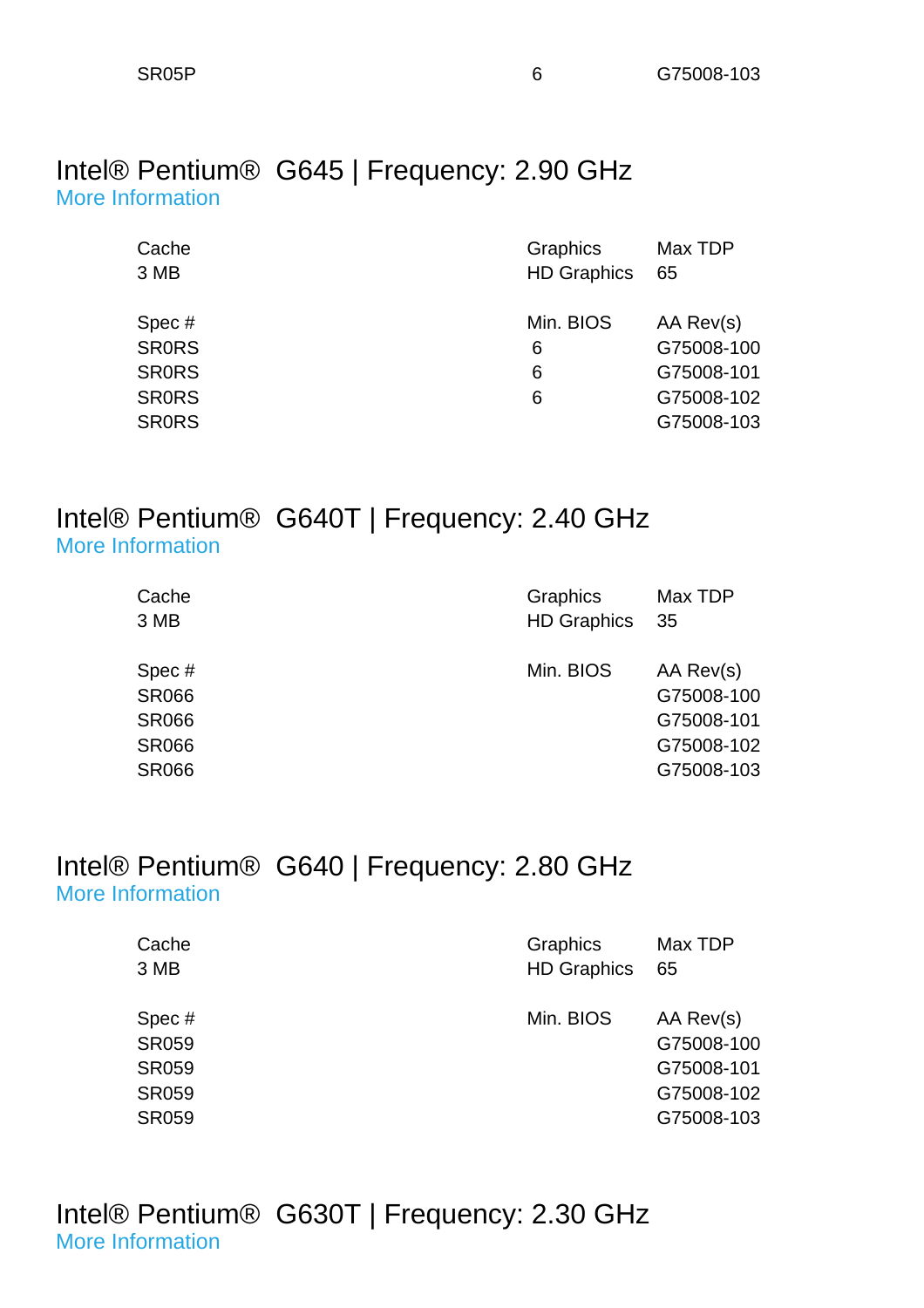| Cache | Graphics           | Max TDP    |
|-------|--------------------|------------|
| 3 MB  | <b>HD Graphics</b> | -35        |
|       |                    |            |
| Spec# | Min. BIOS          | AA Rev(s)  |
| SR05U | 6                  | G75008-100 |
| SR05U | 6                  | G75008-101 |
| SR05U | 6                  | G75008-102 |
| SR05U | 6                  | G75008-103 |
|       |                    |            |

## Intel® Pentium® G630 | Frequency: 2.70 GHz [More Information](http://ark.intel.com/Product.aspx?spec=SR05S)

| Cache<br>3 MB | Graphics<br><b>HD Graphics</b> | Max TDP<br>65 |
|---------------|--------------------------------|---------------|
| Spec#         | Min. BIOS                      | AA Rev(s)     |
| <b>SR05S</b>  | 6                              | G75008-100    |
| <b>SR05S</b>  | 6                              | G75008-101    |
| <b>SR05S</b>  | 6                              | G75008-102    |
| <b>SR05S</b>  | 6                              | G75008-103    |
|               |                                |               |

#### Intel® Pentium® G620T | Frequency: 2.20 GHz [More Information](http://ark.intel.com/Product.aspx?spec=SR05T)

| Cache<br>3 MB | Graphics<br><b>HD Graphics</b> | Max TDP<br>35 |
|---------------|--------------------------------|---------------|
| Spec#         | Min. BIOS                      | AA Rev(s)     |
| SR05T         | 6                              | G75008-100    |
| SR05T         | 6                              | G75008-101    |
| SR05T         | 6                              | G75008-102    |
| SR05T         | 6                              | G75008-103    |
|               |                                |               |

### Intel® Pentium® G620 | Frequency: 2.60 GHz [More Information](http://ark.intel.com/Product.aspx?spec=SR05R)

| Cache<br>3 MB | Graphics<br>HD Graphics 65 | Max TDP    |
|---------------|----------------------------|------------|
| Spec#         | Min. BIOS                  | AA Rev(s)  |
| SR05R         | 6                          | G75008-100 |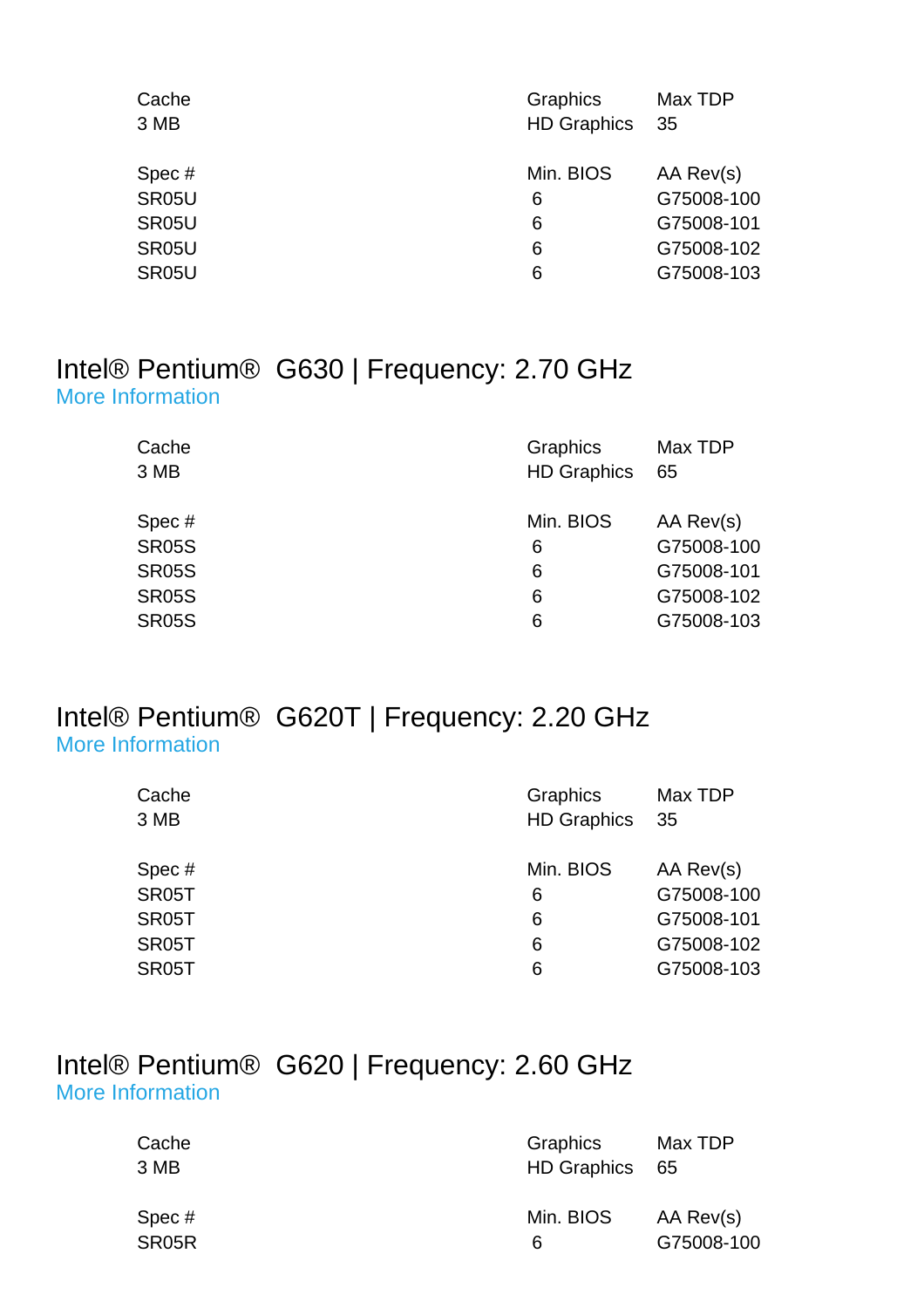| SR05R              |    | G75008-101 |
|--------------------|----|------------|
| SR <sub>05</sub> R |    | G75008-102 |
| SR05R              | ิค | G75008-103 |

## Intel® Celeron® G555 | Frequency: 2.70 GHz [More Information](http://ark.intel.com/Product.aspx?spec=SR0RZ)

| Cache        | Graphics           | Max TDP    |
|--------------|--------------------|------------|
| 2 MB         | <b>HD Graphics</b> | -65        |
|              |                    |            |
| Spec#        | Min. BIOS          | AA Rev(s)  |
| <b>SRORZ</b> | 6                  | G75008-100 |
| <b>SRORZ</b> | 6                  | G75008-101 |
| <b>SRORZ</b> | 6                  | G75008-102 |
| <b>SRORZ</b> |                    | G75008-103 |

#### Intel® Celeron® G550 | Frequency: 2.60 GHz [More Information](http://ark.intel.com/Product.aspx?spec=SR061)

| Cache                                                                 | Graphics           | Max TDP                                                           |
|-----------------------------------------------------------------------|--------------------|-------------------------------------------------------------------|
| 2 MB                                                                  | <b>HD Graphics</b> | 65                                                                |
| Spec#<br><b>SR061</b><br><b>SR061</b><br><b>SR061</b><br><b>SR061</b> | Min. BIOS          | AA Rev(s)<br>G75008-100<br>G75008-101<br>G75008-102<br>G75008-103 |

#### Intel® Celeron® G540 | Frequency: 2.50 GHz [More Information](http://ark.intel.com/Product.aspx?spec=SR05J)

| Cache<br>2 MB      | Graphics<br><b>HD Graphics</b> | Max TDP<br>65 |
|--------------------|--------------------------------|---------------|
| Spec#              | Min. BIOS                      | AA Rev(s)     |
| SR05J              | 6                              | G75008-100    |
| SR <sub>05</sub> J | 6                              | G75008-101    |
| SR <sub>05</sub> J | 6                              | G75008-102    |
| SR <sub>05</sub> J | 6                              | G75008-103    |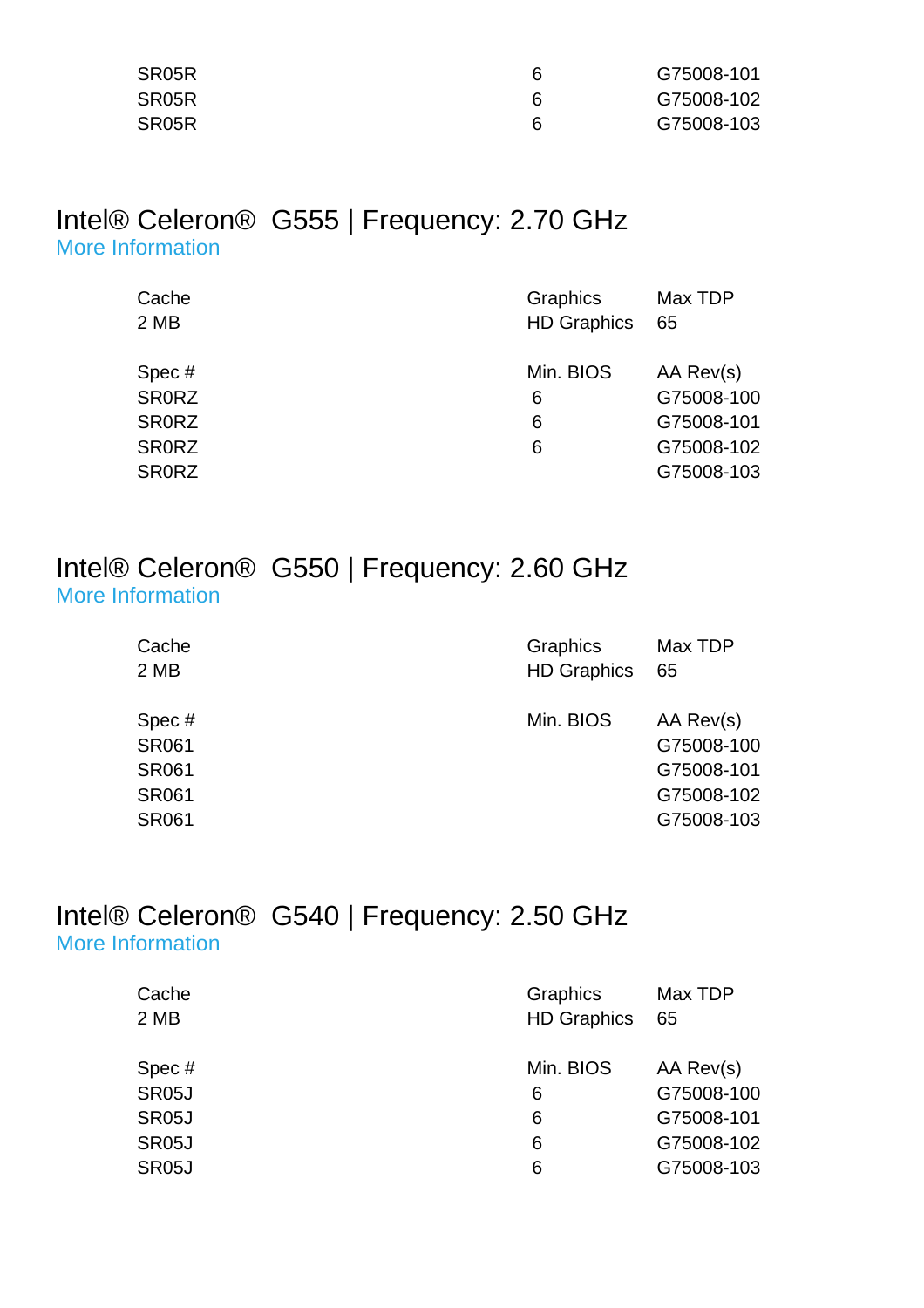#### Intel® Celeron® G530T | Frequency: 2.00 GHz [More Information](http://ark.intel.com/Product.aspx?spec=SR05K)

| Cache<br>2 MB | Graphics<br><b>HD Graphics</b> | Max TDP<br>- 35 |
|---------------|--------------------------------|-----------------|
| Spec#         | Min. BIOS                      | AA Rev(s)       |
| SR05K         | 6                              | G75008-100      |
| SR05K         | 6                              | G75008-101      |
| SR05K         | 6                              | G75008-102      |
| SR05K         | 6                              | G75008-103      |
|               |                                |                 |

### Intel® Celeron® G530 | Frequency: 2.40 GHz [More Information](http://ark.intel.com/Product.aspx?spec=SR05H)

| Cache | Graphics           | Max TDP    |
|-------|--------------------|------------|
| 2 MB  | <b>HD Graphics</b> | 65         |
|       |                    |            |
| Spec# | Min. BIOS          | AA Rev(s)  |
| SR05H | 6                  | G75008-100 |
| SR05H | 6                  | G75008-101 |
| SR05H | 6                  | G75008-102 |
| SR05H | 6                  | G75008-103 |

#### Intel® Celeron® G470 | Frequency: 2.00 GHz [More Information](http://ark.intel.com/Product.aspx?spec=SR0S7)

| Cache              | Graphics           | Max TDP    |
|--------------------|--------------------|------------|
| 1.5 MB             | <b>HD Graphics</b> | - 35       |
|                    |                    |            |
| Spec#              | Min. BIOS          | AA Rev(s)  |
| SR0S7              | 6                  | G75008-100 |
| SR0S7              | 6                  | G75008-101 |
| SR <sub>0</sub> S7 | 6                  | G75008-102 |
| SR0S7              | 6                  | G75008-103 |

#### Intel® Celeron® G465 | Frequency: 1.90 GHz [More Information](http://ark.intel.com/Product.aspx?spec=SR0S8)

| Cache  | <b>Graphics</b> | Max TDP |
|--------|-----------------|---------|
| 1.5 MB | HD Graphics 35  |         |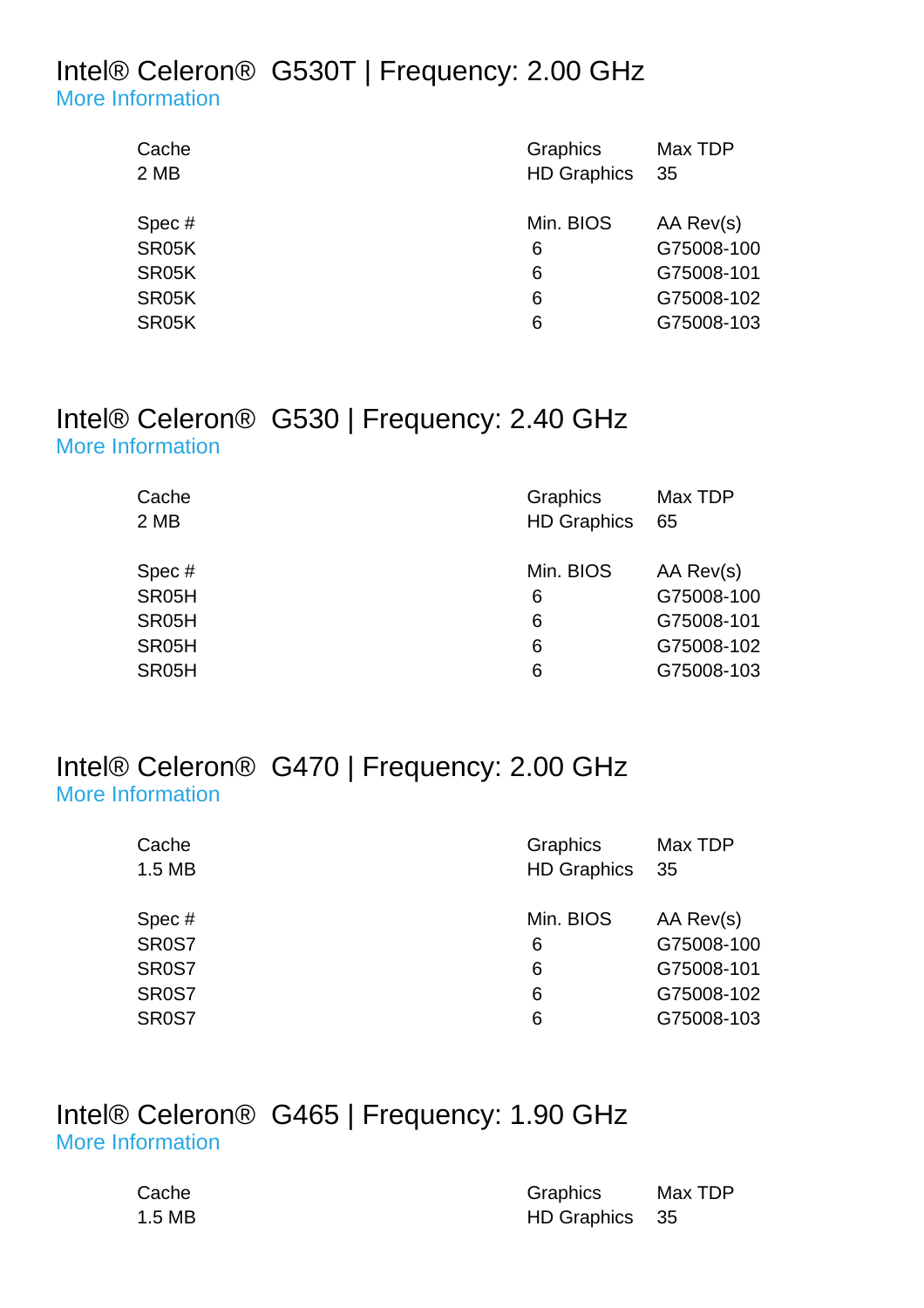| Spec #             | Min. BIOS | AA Rev(s)  |
|--------------------|-----------|------------|
| SR <sub>0</sub> S8 | 6         | G75008-100 |
| SR <sub>0</sub> S8 | 6         | G75008-101 |
| SR <sub>0</sub> S8 | 6         | G75008-102 |
| SR <sub>0</sub> S8 |           | G75008-103 |

#### Intel® Celeron® G460 | Frequency: 1.80 GHz [More Information](http://ark.intel.com/Product.aspx?spec=SR0GR)

| Cache        | Graphics           | Max TDP    |
|--------------|--------------------|------------|
| 1.5 MB       | <b>HD Graphics</b> | 35         |
| Spec#        | Min. BIOS          | AA Rev(s)  |
| <b>SR0GR</b> | 6                  | G75008-100 |
| <b>SR0GR</b> | 6                  | G75008-101 |
| <b>SR0GR</b> | 6                  | G75008-102 |
| <b>SR0GR</b> | 6                  | G75008-103 |

## Intel® Celeron® G440 | Frequency: 1.60 GHz [More Information](http://ark.intel.com/Product.aspx?spec=SR0BY)

| Cache<br>1 MB | Graphics<br>HD Graphics 35 | Max TDP    |
|---------------|----------------------------|------------|
| Spec#         | Min. BIOS                  | AA Rev(s)  |
| <b>SR0BY</b>  | 6                          | G75008-100 |
| <b>SR0BY</b>  | 6                          | G75008-101 |
| <b>SR0BY</b>  | 6                          | G75008-102 |
| <b>SR0BY</b>  | 6                          | G75008-103 |

## Intel® Pentium® G2140 | Frequency: 3.30 GHz [More Information](http://ark.intel.com/Product.aspx?spec=SR0YT)

| Cache        | Graphics           | Max TDP    |
|--------------|--------------------|------------|
| 3 MB         | <b>HD Graphics</b> | - 55       |
|              |                    |            |
| Spec#        | Min. BIOS          | AA Rev(s)  |
| SR0YT        | 6                  | G75008-100 |
| <b>SR0YT</b> | 6                  | G75008-101 |
| <b>SR0YT</b> | 6                  | G75008-102 |
| <b>SR0YT</b> | 6                  | G75008-103 |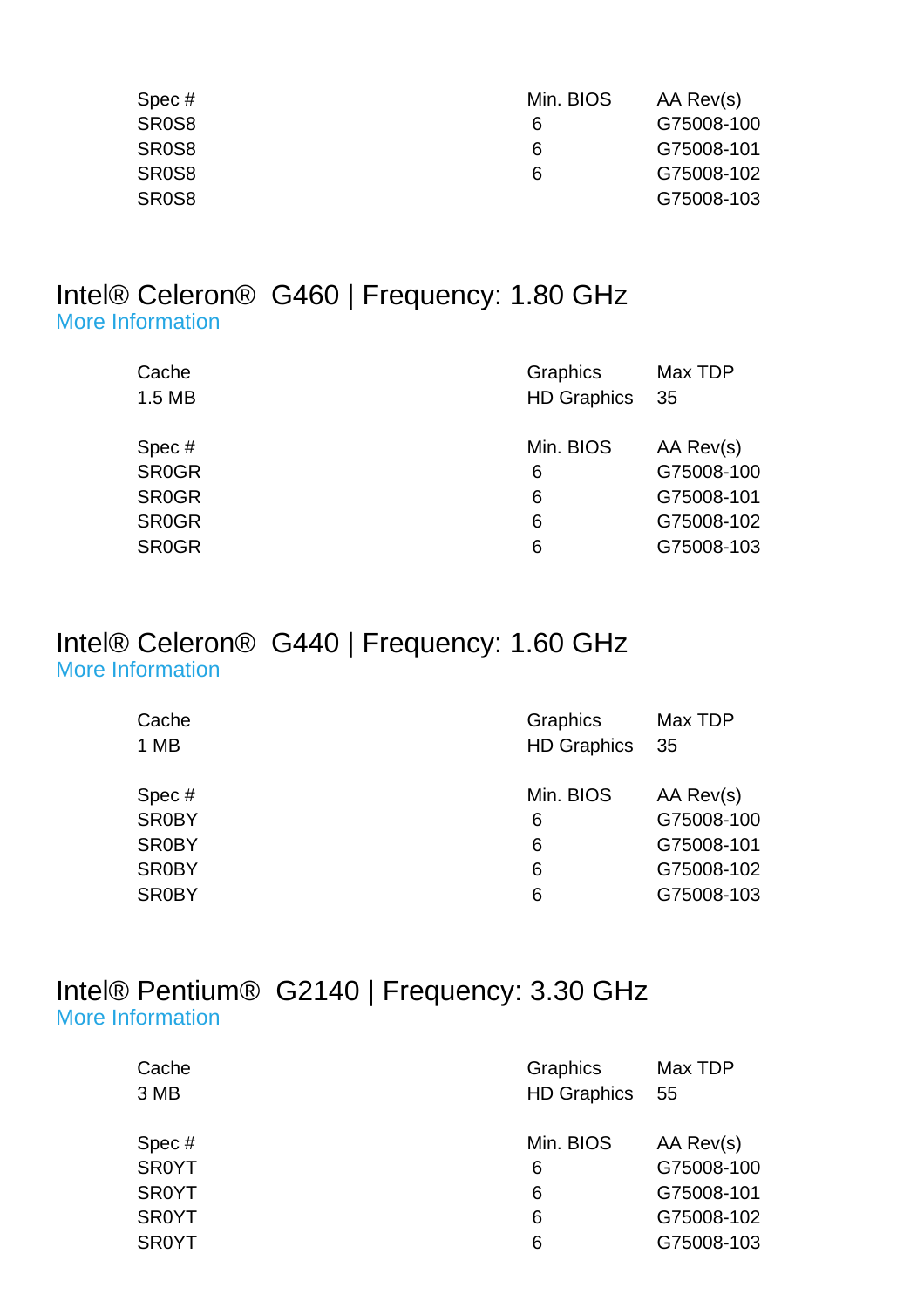#### Intel® Pentium® G2130 | Frequency: 3.20 GHz [More Information](http://ark.intel.com/Product.aspx?spec=SR0YU)

| Cache<br>3 MB | Graphics<br><b>HD Graphics</b> | Max TDP<br>55 |
|---------------|--------------------------------|---------------|
| Spec#         | Min. BIOS                      | AA Rev(s)     |
| <b>SR0YU</b>  | 6                              | G75008-100    |
| <b>SR0YU</b>  | 6                              | G75008-101    |
| <b>SR0YU</b>  | 6                              | G75008-102    |
| <b>SR0YU</b>  | 6                              | G75008-103    |

## Intel® Pentium® G2120 | Frequency: 3.10 GHz [More Information](http://ark.intel.com/Product.aspx?spec=SR0UF)

| Cache        | Graphics           | Max TDP    |
|--------------|--------------------|------------|
| 3 MB         | <b>HD Graphics</b> | - 55       |
|              |                    |            |
| Spec#        | Min. BIOS          | AA Rev(s)  |
| <b>SROUF</b> | 6                  | G75008-100 |
| <b>SROUF</b> | 6                  | G75008-101 |
| <b>SROUF</b> | 6                  | G75008-102 |
| <b>SROUF</b> | 6                  | G75008-103 |

## Intel® Pentium® G2030 | Frequency: 3.00 GHz [More Information](http://ark.intel.com/Product.aspx?spec=SR163)

| Cache<br>3 MB | Graphics<br><b>HD Graphics</b> | Max TDP<br>55 |
|---------------|--------------------------------|---------------|
| Spec#         | Min. BIOS                      | AA Rev(s)     |
| SR163         | 6                              | G75008-100    |
| SR163         | 6                              | G75008-101    |
| SR163         | 6                              | G75008-102    |
| SR163         | 6                              | G75008-103    |
|               |                                |               |

#### Intel® Pentium® G2020 | Frequency: 2.90 GHz [More Information](http://ark.intel.com/Product.aspx?spec=SR10H)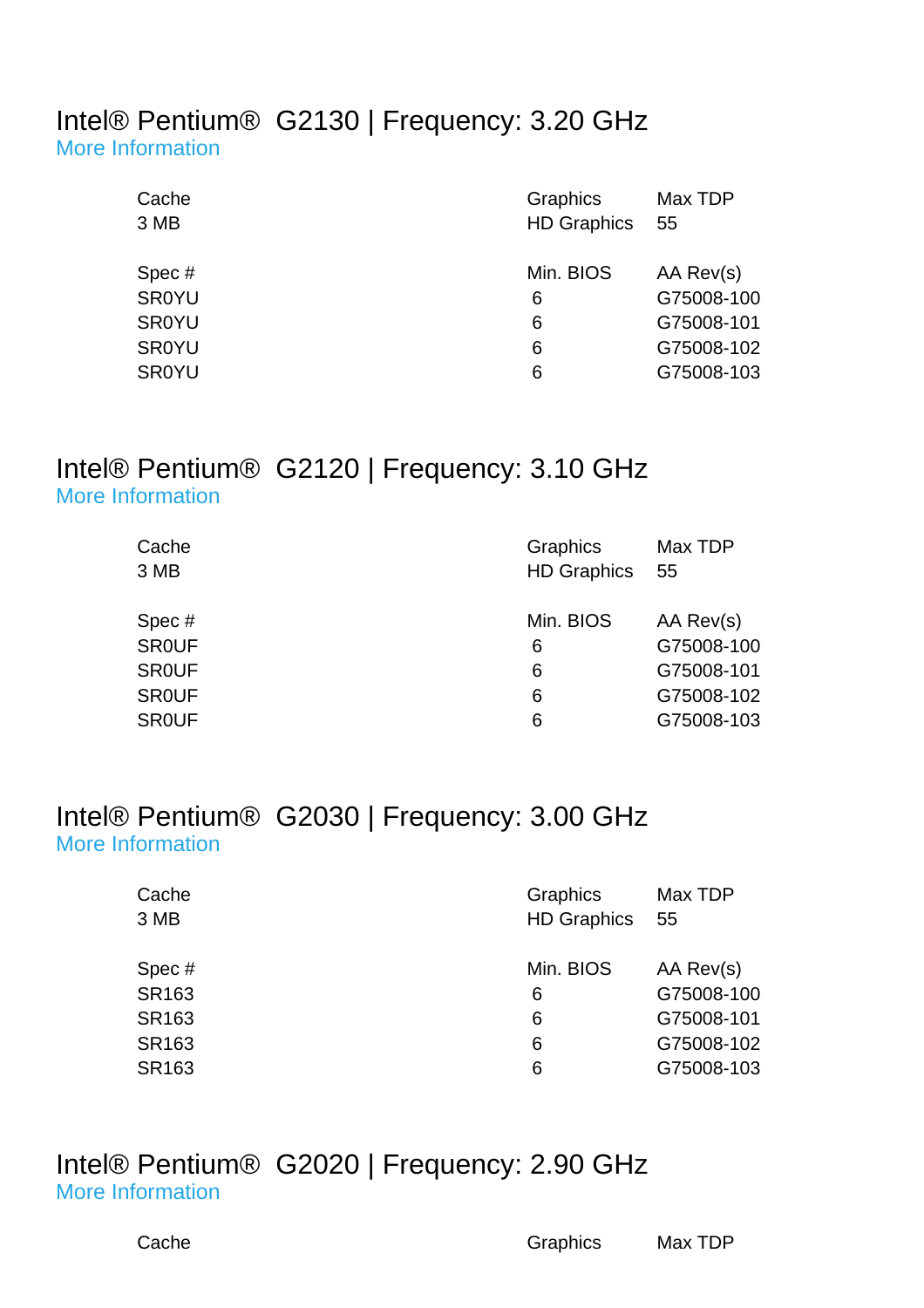| <b>HD Graphics</b> | - 55       |
|--------------------|------------|
| Min. BIOS          | AA Rev(s)  |
| 6                  | G75008-100 |
| 6                  | G75008-101 |
| 6                  | G75008-102 |
| 6                  | G75008-103 |
|                    |            |

#### Intel® Pentium® G2010 | Frequency: 2.80 GHz [More Information](http://ark.intel.com/Product.aspx?spec=SR10J)

| Cache<br>3 MB | Graphics<br><b>HD Graphics</b> | Max TDP<br>-55 |
|---------------|--------------------------------|----------------|
| Spec#         | Min. BIOS                      | AA Rev(s)      |
| <b>SR10J</b>  | 6                              | G75008-100     |
| <b>SR10J</b>  | 6                              | G75008-101     |
| <b>SR10J</b>  | 6                              | G75008-102     |
| <b>SR10J</b>  | 6                              | G75008-103     |

### Intel® Celeron® G1630 | Frequency: 2.80 GHz [More Information](http://ark.intel.com/Product.aspx?spec=SR16A)

| Cache              | Graphics           | Max TDP    |
|--------------------|--------------------|------------|
| 2 MB               | <b>HD Graphics</b> | -55        |
|                    |                    |            |
| Spec#              | Min. BIOS          | AA Rev(s)  |
| <b>SR16A</b>       | 6                  | G75008-100 |
| SR <sub>16</sub> A | 6                  | G75008-101 |
| SR <sub>16</sub> A | 6                  | G75008-102 |
| <b>SR16A</b>       | 6                  | G75008-103 |

## Intel® Celeron® G1620 | Frequency: 2.70 GHz [More Information](http://ark.intel.com/Product.aspx?spec=SR10L)

| Graphics<br><b>HD Graphics</b> | Max TDP<br>- 55 |
|--------------------------------|-----------------|
| Min. BIOS                      | AA Rev(s)       |
| 6                              | G75008-100      |
| 6                              | G75008-101      |
| 6                              | G75008-102      |
|                                |                 |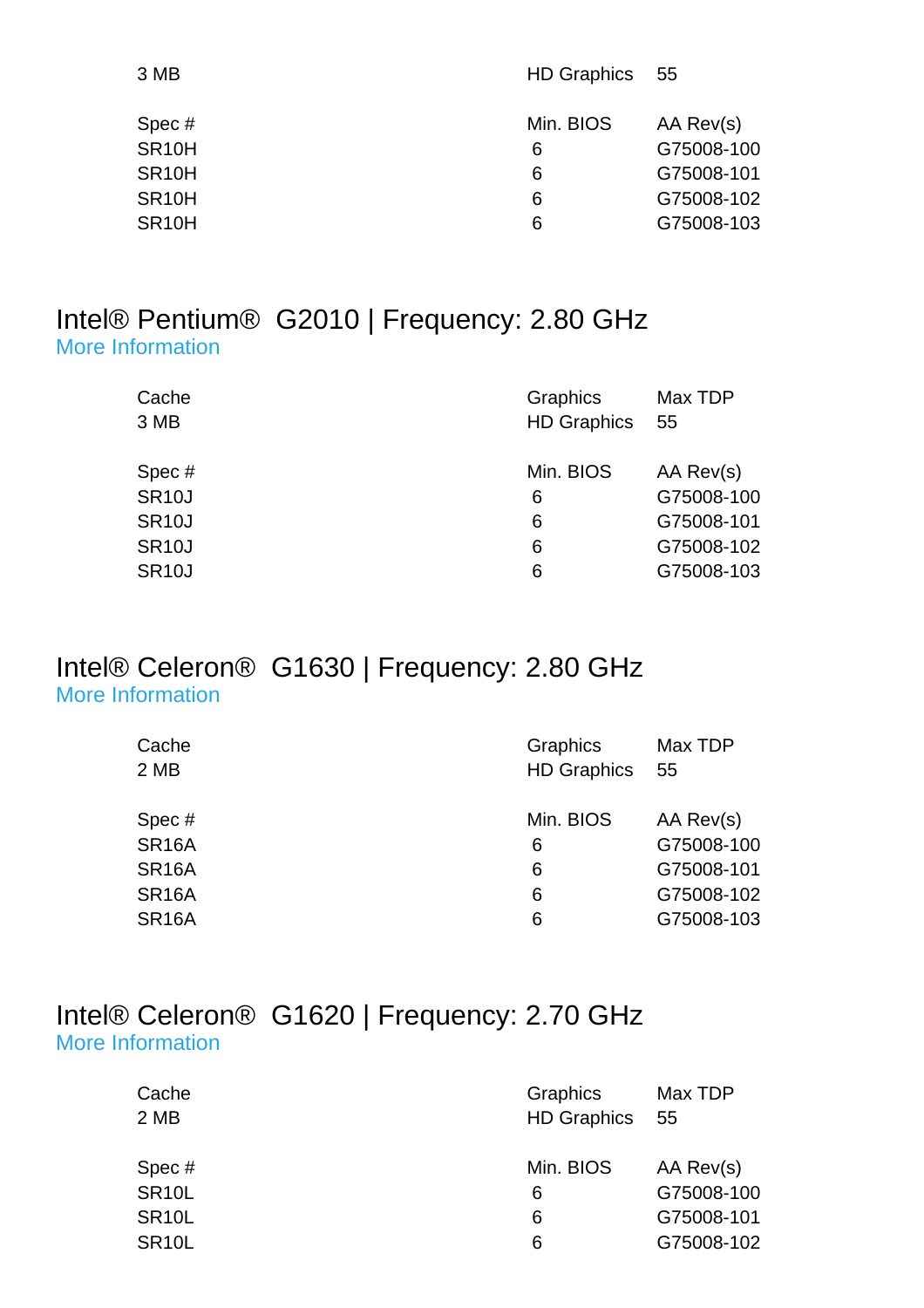#### Intel® Celeron® G1610 | Frequency: 2.60 GHz [More Information](http://ark.intel.com/Product.aspx?spec=SR10K)

| Cache<br>2 MB      | Graphics<br><b>HD Graphics</b> | Max TDP<br>55 |
|--------------------|--------------------------------|---------------|
| Spec#              | Min. BIOS                      | AA Rev(s)     |
| SR <sub>10</sub> K | 6                              | G75008-100    |
| SR <sub>10</sub> K | 6                              | G75008-101    |
| SR <sub>10</sub> K | 6                              | G75008-102    |
| SR <sub>10</sub> K | 6                              | G75008-103    |

## Intel® Xeon® E3-1290V2 | Frequency: 3.70 GHz [More Information](http://ark.intel.com/Product.aspx?spec=SR0PC)

| Cache                         | Graphics  | Max TDP    |
|-------------------------------|-----------|------------|
| 8 MB                          | <b>No</b> | 87         |
|                               |           |            |
| Spec#                         | Min. BIOS | AA Rev(s)  |
| <b>SROPC</b>                  | 6         | G75008-100 |
| <b>SROPC</b>                  | 6         | G75008-101 |
| <b>SROPC</b>                  | 6         | G75008-102 |
| <b>SROPC</b>                  | 6         | G75008-103 |
| Add-in graphics card required |           |            |

## Intel® Xeon® E3-1275V2 | Frequency: 3.50 GHz [More Information](http://ark.intel.com/Product.aspx?spec=SR0PA)

| Cache        | Graphics        | Max TDP    |
|--------------|-----------------|------------|
| 8 MB         | <b>HD P4000</b> | 77         |
|              |                 |            |
| Spec#        | Min. BIOS       | AA Rev(s)  |
| <b>SR0PA</b> | 6               | G75008-100 |
| <b>SR0PA</b> | 6               | G75008-101 |
| <b>SR0PA</b> | 6               | G75008-102 |
| <b>SR0PA</b> | 6               | G75008-103 |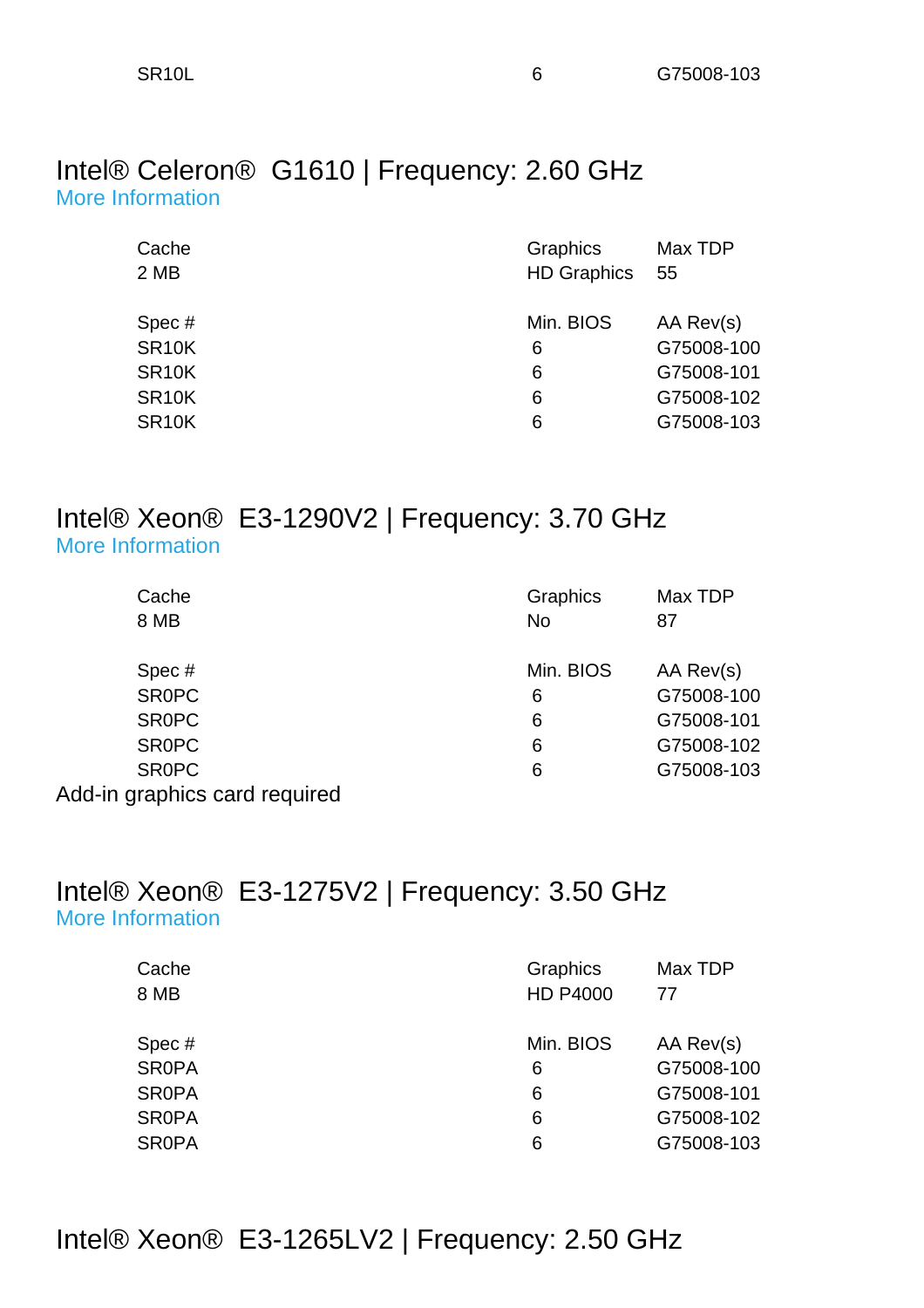#### [More Information](http://ark.intel.com/Product.aspx?spec=SR0PB)

| Cache        | Graphics  | Max TDP    |
|--------------|-----------|------------|
| 8 MB         | HD 2500   | 45         |
| Spec#        | Min. BIOS | AA Rev(s)  |
| <b>SR0PB</b> | 6         | G75008-100 |
| <b>SROPB</b> | 6         | G75008-101 |
| <b>SR0PB</b> | 6         | G75008-102 |
| <b>SR0PB</b> | 6         | G75008-103 |
|              |           |            |

## Intel® Xeon® E3-1260L | Frequency: 2.40 GHz [More Information](http://ark.intel.com/Product.aspx?spec=SR00M)

| Cache<br>8 MB | Graphics<br>HD 2000 | Max TDP<br>45 |
|---------------|---------------------|---------------|
| Spec#         | Min. BIOS           | AA Rev(s)     |
| SR00M         | 6                   | G75008-100    |
| SR00M         | 6                   | G75008-101    |
| SR00M         | 6                   | G75008-102    |
| SR00M         | 6                   | G75008-103    |

#### Intel® Xeon® E3-1245V2 | Frequency: 3.40 GHz [More Information](http://ark.intel.com/Product.aspx?spec=SR0P9)

| Cache<br>8 MB                  | Graphics<br><b>HD P4000</b> | Max TDP<br>77 |
|--------------------------------|-----------------------------|---------------|
| Spec#                          | Min. BIOS                   | AA Rev(s)     |
| SR0P9                          | 6                           | G75008-100    |
| SR <sub>0</sub> P <sub>9</sub> | 6                           | G75008-101    |
| SR <sub>0</sub> P <sub>9</sub> | 6                           | G75008-102    |
| SR <sub>0</sub> P <sub>9</sub> | 6                           | G75008-103    |

## Intel® Xeon® E3-1230V2 | Frequency: 3.30 GHz [More Information](http://ark.intel.com/Product.aspx?spec=SR0P4)

| Cache | Graphics  | Max TDP   |
|-------|-----------|-----------|
| 8 MB  | Nο        | 69        |
| Spec# | Min. BIOS | AA Rev(s) |